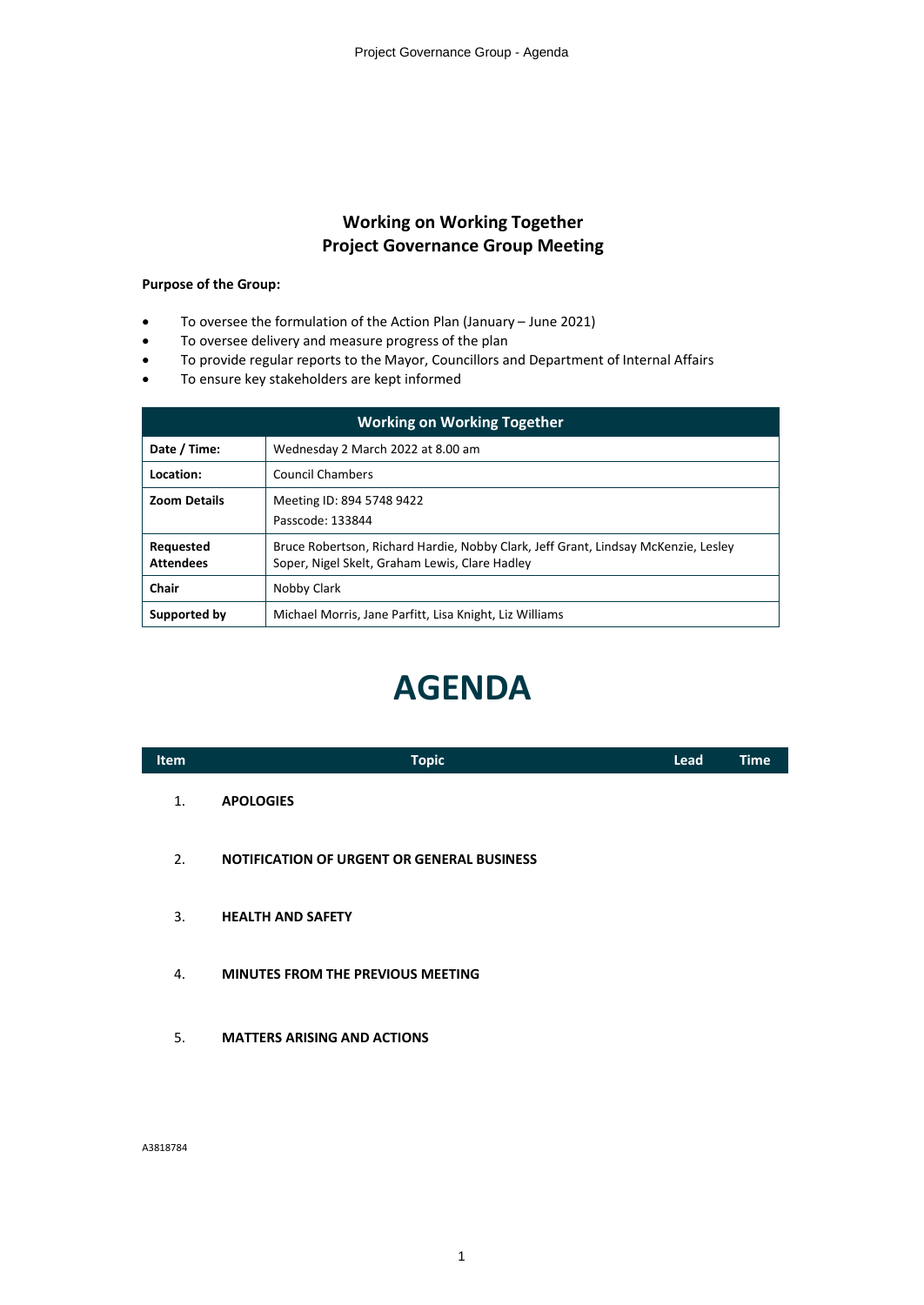- **6. PROJECT UPDATE** (PAPER ATTACHED)
- 7. **LEGACY REPORT FRAMEWORK**
- 8. **SCHEDULE OF PREPFESSIONAL DEVELOPMENT** (*PAPER ATTACHED*)
- 9. **GENERAL BUSINESS**
- 10. **NEXT MEETING** 6 April 2022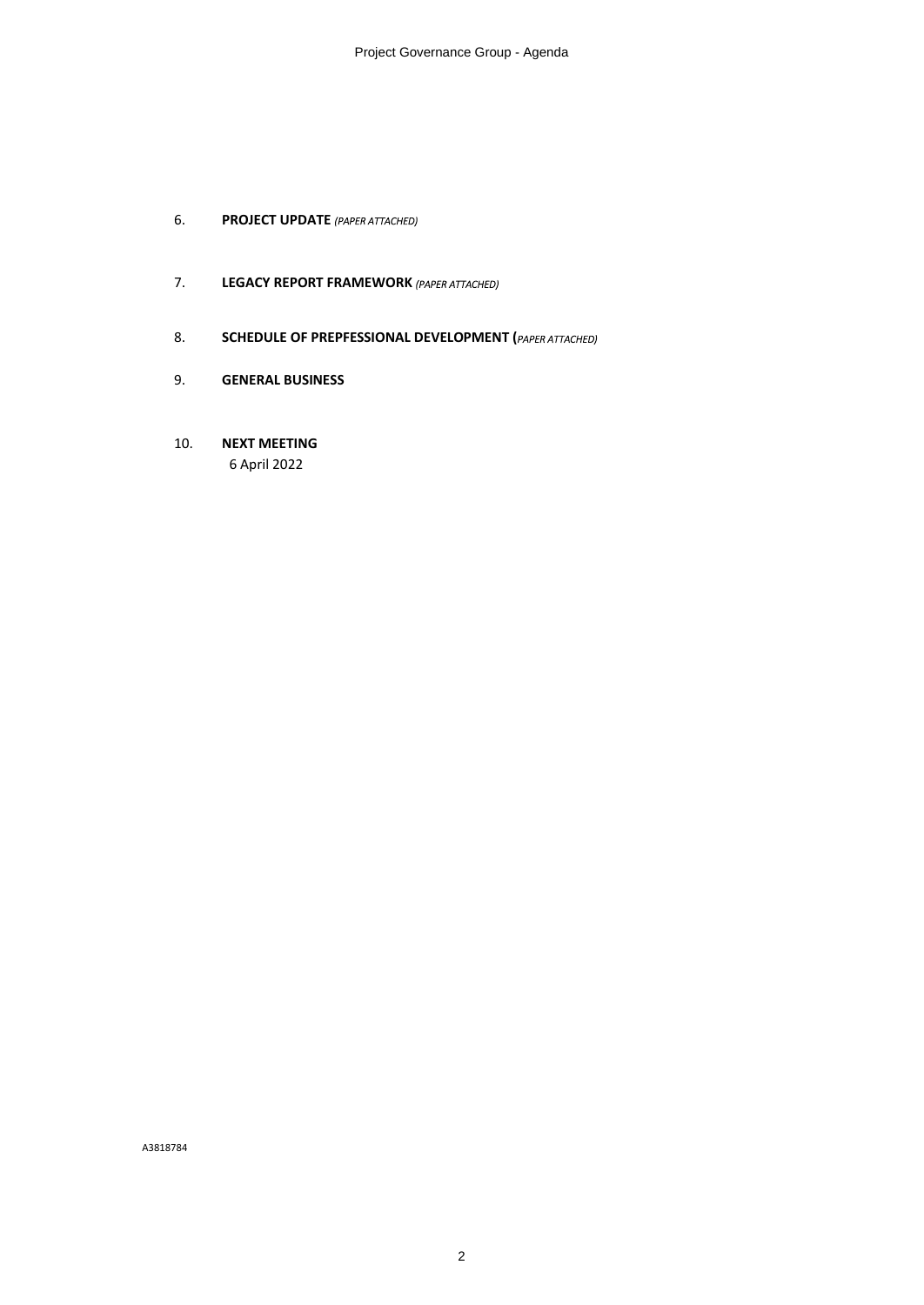|                         | <b>Project Governance Group Meeting</b>                                                                                                                                                                                                                                                                                           |  |  |  |  |  |
|-------------------------|-----------------------------------------------------------------------------------------------------------------------------------------------------------------------------------------------------------------------------------------------------------------------------------------------------------------------------------|--|--|--|--|--|
| Date / Time:            | Wednesday 2 February 2022 at 8am                                                                                                                                                                                                                                                                                                  |  |  |  |  |  |
| Location:               | Council Chambers                                                                                                                                                                                                                                                                                                                  |  |  |  |  |  |
| Purpose of the<br>Group | To oversee the delivery and measure progress of the final phases of the Working on<br>٠<br>Working Together Action Plan<br>To provide regular reports to the Mayor and Councillors<br>٠<br>To ensure stakeholders are kept informed                                                                                               |  |  |  |  |  |
| <b>Attendees</b>        | Cr Nobby Clark (leaving at 9am) (Chair); Jeff Grant (standing in as Chair from 9am); Lindsay<br>McKenzie (zoom), Bruce Robertson (Chair Risk and Assurance) (via Zoom), James Stratford<br>(DIA) (via Zoom), Councillors Nigel Skelt; Lesley Soper (leaving at 8.30am via zoom) Graham<br>Lewis; Mayor Tim Shadbolt; Clare Hadley |  |  |  |  |  |
| In Attendance           | Cr Alex Crackett (zoom)                                                                                                                                                                                                                                                                                                           |  |  |  |  |  |
| Support                 | Jane Parfitt, Michael Morris, Liz Williams, Lisa Knight (apology)                                                                                                                                                                                                                                                                 |  |  |  |  |  |

# **MINUTES**

## **1. APOLOGIES**

Lisa Knight

Richard Hardie not available – James Stratford attended as alternate. Cr Allan Arnold sent an apology.

#### **2. NOTIFICATION OF URGENT OR GENERAL BUSINESS**

Nil.

#### **3. HEALTH AND SAFETY**

## **4. MINUTES FROM THE PREVIOUS MEETING**

Previous minutes from the meeting of 1 December November 2021 were agreed by consensus. Moved by Mrs Clare Hadley and seconded by Mr Jeff Grant.

#### **5. MATTERS ARISING AND ACTIONS**

Noted.

## **6. PROJECT DIRECTOR'S REPORT**

#### *Supporting the Mayor Group*

Cr Abbott had not been able to convene a meeting between the suggested group members and the mayor to understand what support the mayor would like from this group. After some discussion, it was decided that Cr Skelt and Cr Lewis should talk to the Mayor– and report the outcome of the discussion to the chairs meeting next week.

#### **Council Charter**

In order to ensure that work continues on implementing the Council Charter, the PGG agreed the following:

o Diary a Council workshop to review charter work in November 2022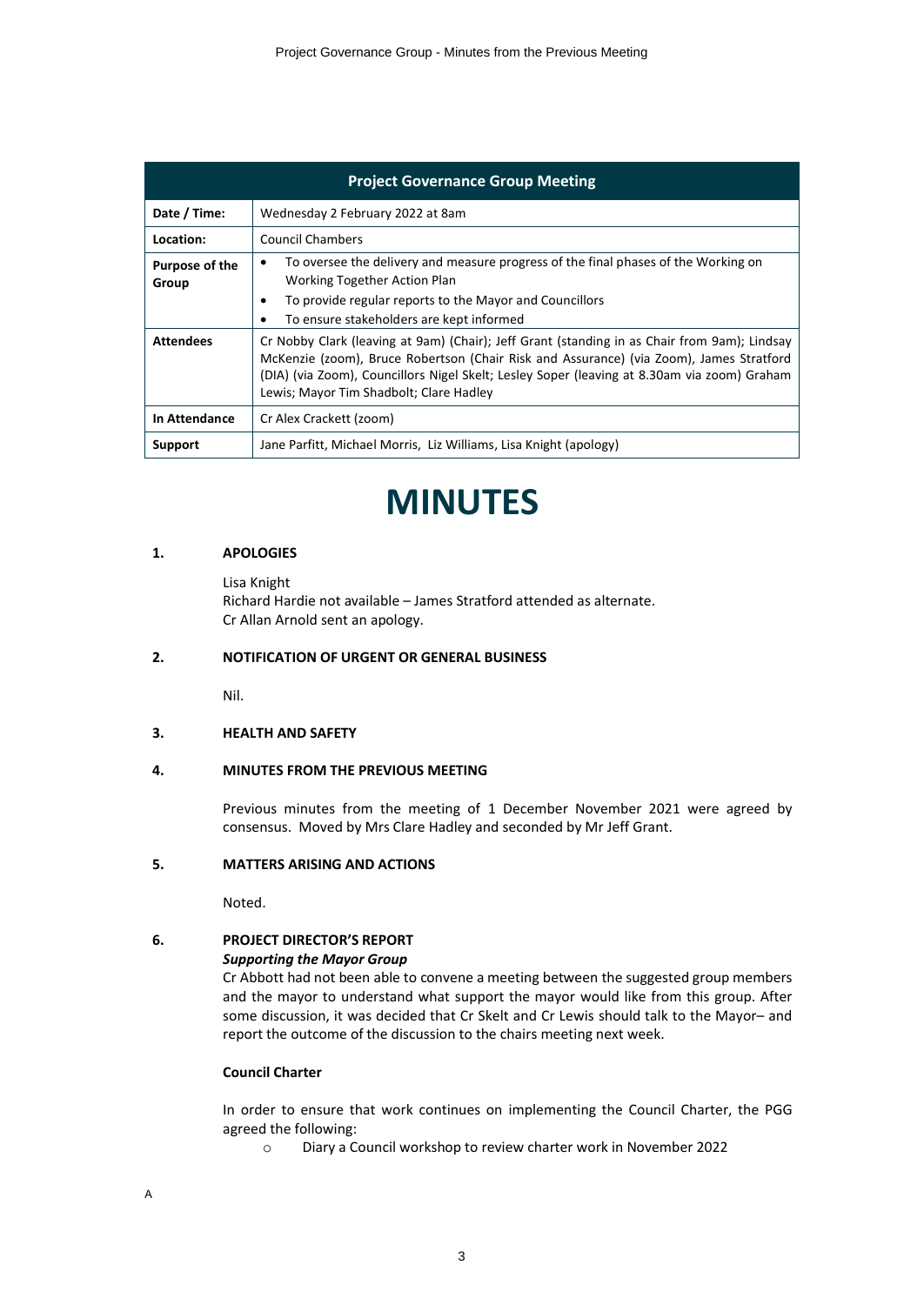- o Diary dedicated sessions on the Charter in March/April 2022
- o Bi-cultural competency and learning to be included in both the current professional development programme and the induction programme for new Councillors
- o Monitoring of engagement and communications with each other (internally) and with community and stakeholders (externally) to ensure Council continues being proactive and responsive and is seen to encourage and value diversity of thought and public participation to be included in the Future Reporting Against outcomes table.
- o Incorporate learnings from the Charter Work into our legacy report.
- o Monitor Council's work programme to ensure the focus on strategic priority issues is maintained

#### **Six month review**

#### **Quantitative Survey**

The PGG wished to keep the questions as close as possible to the last survey to enable comparisons to be made.

They confirmed that the only changes would be to:

- Remove questions, 3,4,49 and the open ended question at the end
- Remove question 44 as it was no longer appropriate
- ∑ Confine the survey to the Mayor and Elected Members

#### **Open ended review**

Bruce Robertson suggested that he would conduct 1 and 1 interviews by zoom covering whether it was felt that progress has been made on the 4 key issues originally raised by councillors themselves. Jane Parfitt would also be in attendance.

This was supported by the group.

The PGG requested the inclusion on views, on media and communications be canvassed. The CEO suggested it would be useful to discuss learnings from the project. It was confirmed that there would also be an opportunity to raise anything else seen as relevant going forward.

In addition to the Mayor, Elected Members and the Chief Executive, the EAs would also be included in the open ended review.

## **Future Reporting against Outcomes**

No discussion

#### **Draft workplan**

No discussion

#### **Budget**

It was noted that the project is well under budget.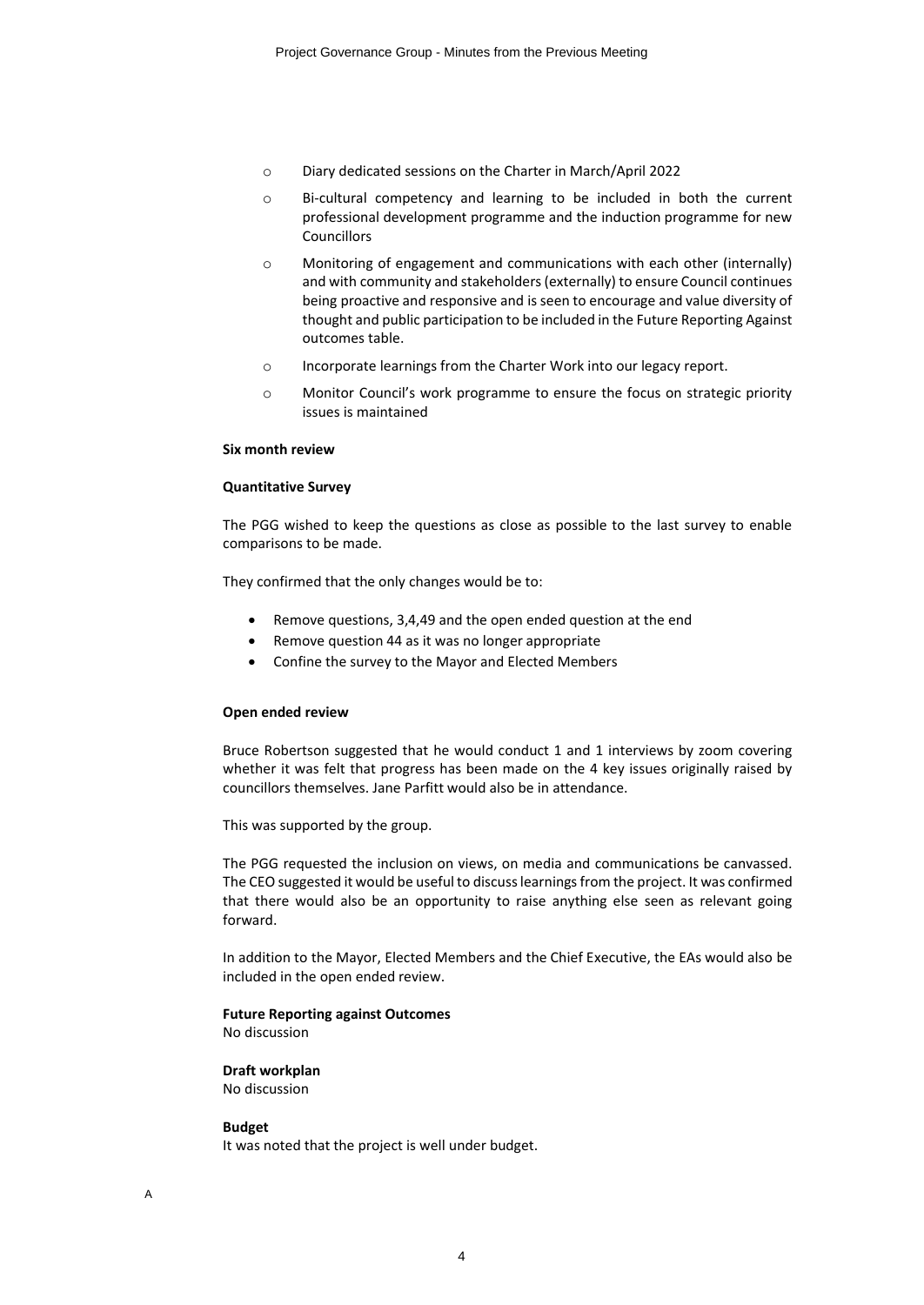#### **Risk Register**

No change from December. No discussion.

#### **Communications Update**

Comms strategy has been endorsed by ELT and now with the wider organisation for comment.

A Councillor workshop has been booked for 1 March 2022. Discussions there will also inform what media Training is required

## **8. SURVEY QUESTIONS**

Covered in 7. Above.

## **9. GENERAL OR URGENT BUSINESS**

Nil.

## **10. NEXT MEETING**

2nd March 2022

## **11. WRAP UP AND CONFIRMATION OF ACTIONS**

| <b>Action Items</b> |                                                                                                                                                                                                                                                                                                                      |                                                             |                            |  |  |
|---------------------|----------------------------------------------------------------------------------------------------------------------------------------------------------------------------------------------------------------------------------------------------------------------------------------------------------------------|-------------------------------------------------------------|----------------------------|--|--|
| <b>Item</b>         | <b>Action</b>                                                                                                                                                                                                                                                                                                        | Who                                                         | <b>When</b>                |  |  |
|                     | <b>Meeting 2 February 2022</b>                                                                                                                                                                                                                                                                                       |                                                             |                            |  |  |
| $\mathbf{1}$        | Confirm with Impact<br>Consulting the<br><b>Quantitative Survey</b><br>questions to be used                                                                                                                                                                                                                          | Jane Parfitt                                                | By 4 February<br>2022      |  |  |
| $\overline{2}$      | Cr Skelt and Cr Lewis to<br>meet with the Mayor<br>around support and<br>report back to the Chairs<br>Meeting                                                                                                                                                                                                        |                                                             | February 2022              |  |  |
| 3                   | <b>Council Charter</b><br>Diary a Council<br>0<br>workshop to review<br>charter work in<br>November 2022<br>Diary dedicated<br>$\Omega$<br>sessions on the Charter<br>in March/April 2022<br>Bi-cultural<br>$\Omega$<br>competency and learning<br>to be included in both<br>the current professional<br>development | Liz Williams<br>Liz Williams<br>Michael Morris/Clare Hadley | Nov 2022<br>Mar/April 2022 |  |  |
|                     | programme and the<br>induction programme for<br>new Councillors                                                                                                                                                                                                                                                      |                                                             |                            |  |  |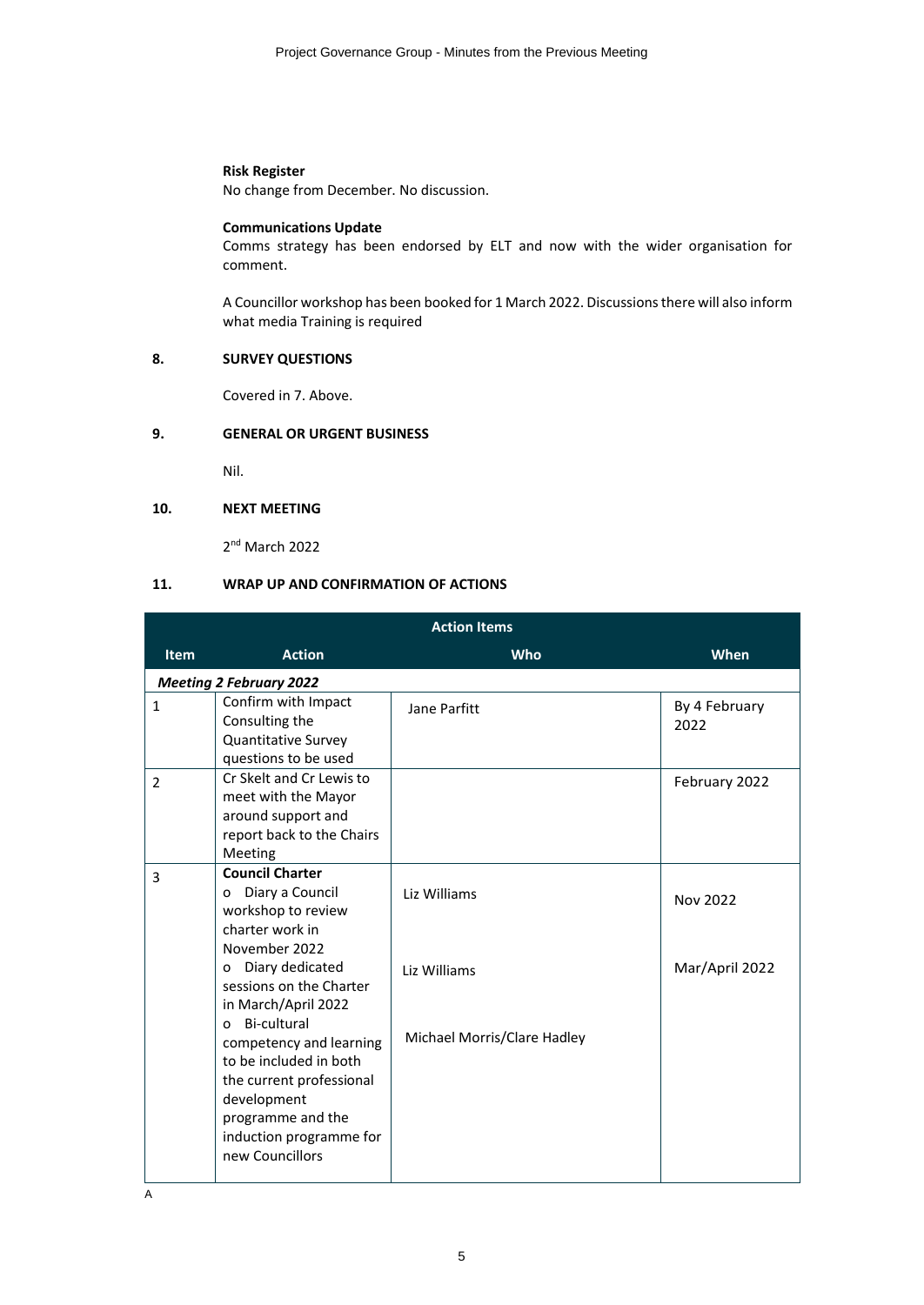| Monitoring of<br>0<br>engagement and<br>communications with<br>each other (internally)<br>and with community and<br>stakeholders (externally)<br>to ensure Council<br>continues being<br>proactive and responsive<br>and is seen to encourage<br>and value diversity of | Lisa Knight           |          |
|-------------------------------------------------------------------------------------------------------------------------------------------------------------------------------------------------------------------------------------------------------------------------|-----------------------|----------|
| thought and public<br>participation to be<br>included in the Future                                                                                                                                                                                                     |                       |          |
| <b>Reporting Against</b><br>outcomes table.                                                                                                                                                                                                                             |                       |          |
| Incorporate learnings<br>0<br>from the Charter Work<br>into our legacy report.                                                                                                                                                                                          | Jane Parfitt          | May 2022 |
| <b>Monitor Council's</b><br>$\Omega$<br>work programme to                                                                                                                                                                                                               | <b>Michael Morris</b> | Ongoing  |
| ensure the focus on<br>strategic priority issues is<br>maintained                                                                                                                                                                                                       |                       |          |

There being no further business, the meeting ended at 9.15am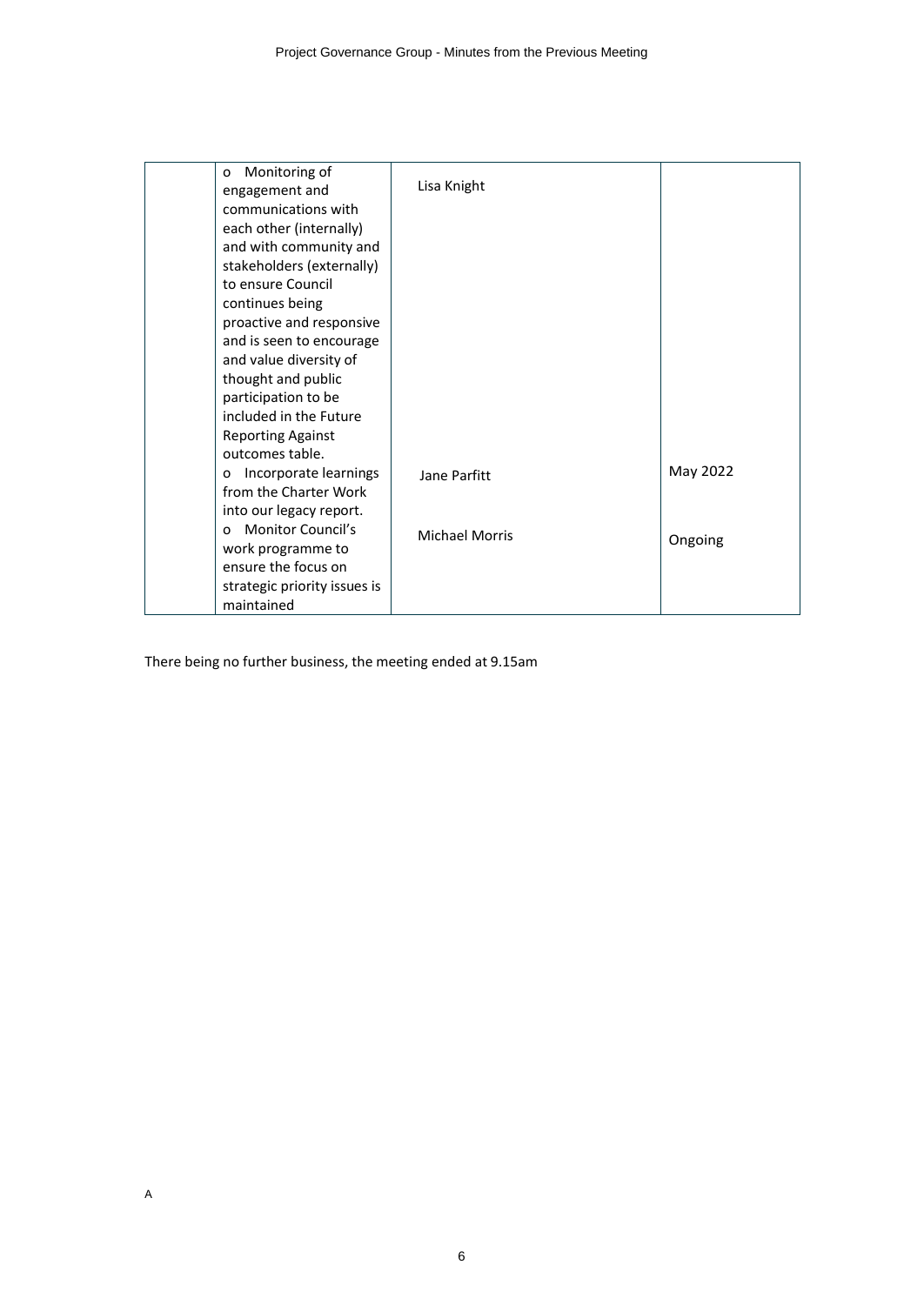| To:                   | <b>Project Governance Group</b> |
|-----------------------|---------------------------------|
| Date:                 | $2nd$ March 2022                |
| Subject:              | <b>Project Update</b>           |
| Prepared by:          | <b>Project Secretariat</b>      |
| <b>Authorised by:</b> | Clare Hadley (Chief Executive)  |

#### **1. Purpose**

The purpose of this report is to provide the PGG with an update on the activities of the project since the last meeting held on 2<sup>nd</sup> February 2022.

#### **2. Decision/Direction Sought**

That the Project Governance Group (PGG):

- confirm whether they wish to progress the Supporting the Mayor Group (ref s 3)
- provide feedback and guidance on the suggested approach to the legacy report (ref s 4)
- note that the "Future Reporting against Outcomes Table" has been updated to include the two outcomes discussed at our last meeting (ref s 6).

#### **3. Supporting the Mayor Group**

After the last PGG meeting, Cr Skelt and Cr Lewis met with the Mayor to discuss support for His Worship through this proposed Group. They subsequently reported back to the Chairs' Meeting.

A verbal update will be provided at the meeting.

#### 4. **Legacy Report**

The proposed framework for the Legacy report is attached as Appendix A.

As you consider it, we suggest you note:

- while the main audience is Council and our community, we think there will also be learnings for the sector
- as previously agreed, we will provide the Department of Internal Affairs with the report as a record of how we have responded to their letter in August 2020 and request their response
- there may be changes to how we frame things when writing gets underway, but these will not be material
- our aim is to provide you with a draft at your meeting on  $4<sup>th</sup>$  May so that the final version can be presented to Council on 24<sup>th</sup> May.

We welcome your feedback and guidance.

#### **5. Six Month Review**

The dual approach (of an independent external quantitative survey and a qualitative review led by the Chair of Risk and assurance) to this review is underway.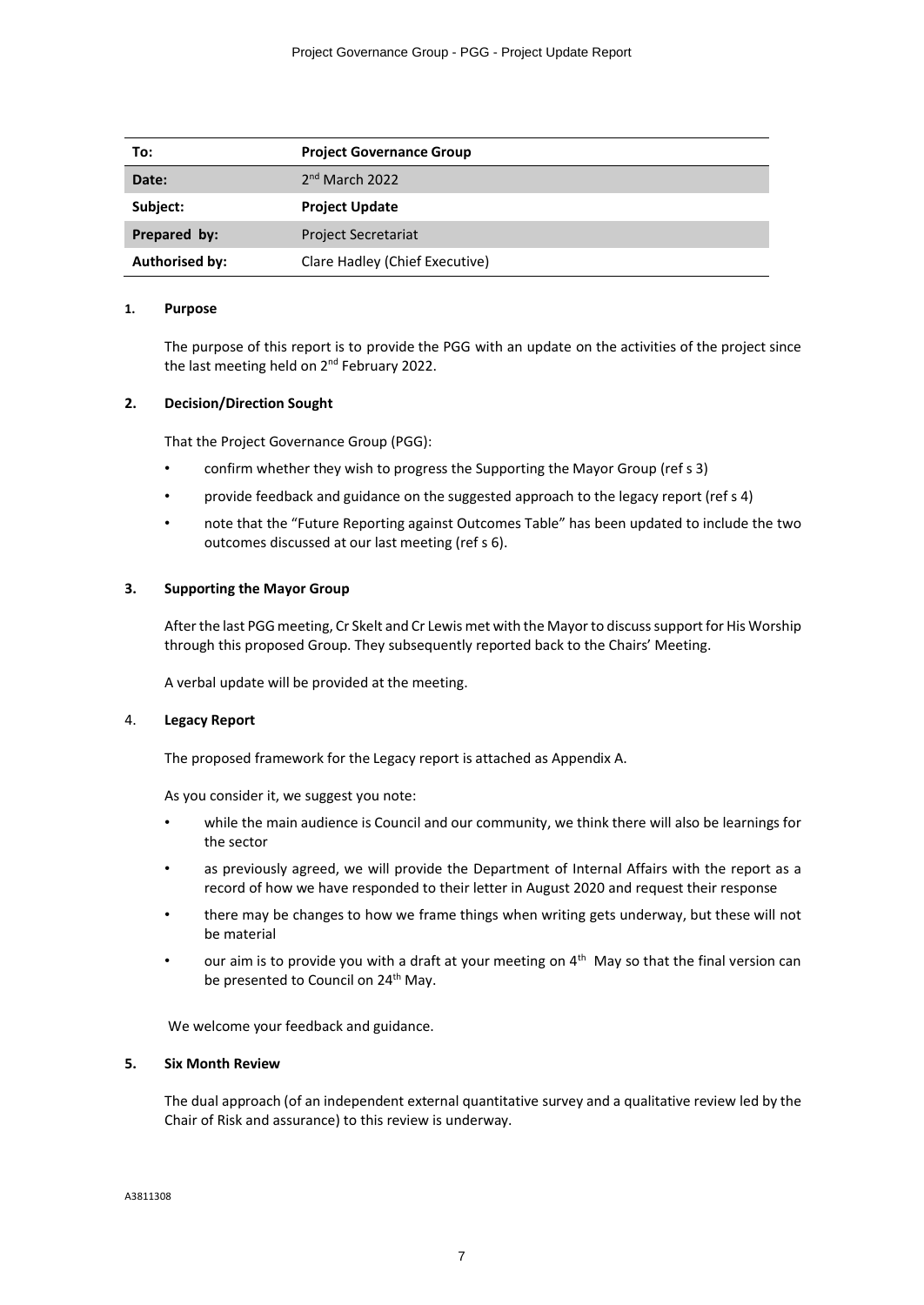The Impact Consulting quantitative survey is currently live and the interviews for the open ended review are scheduled. The combined results will be the main topic for our April meeting.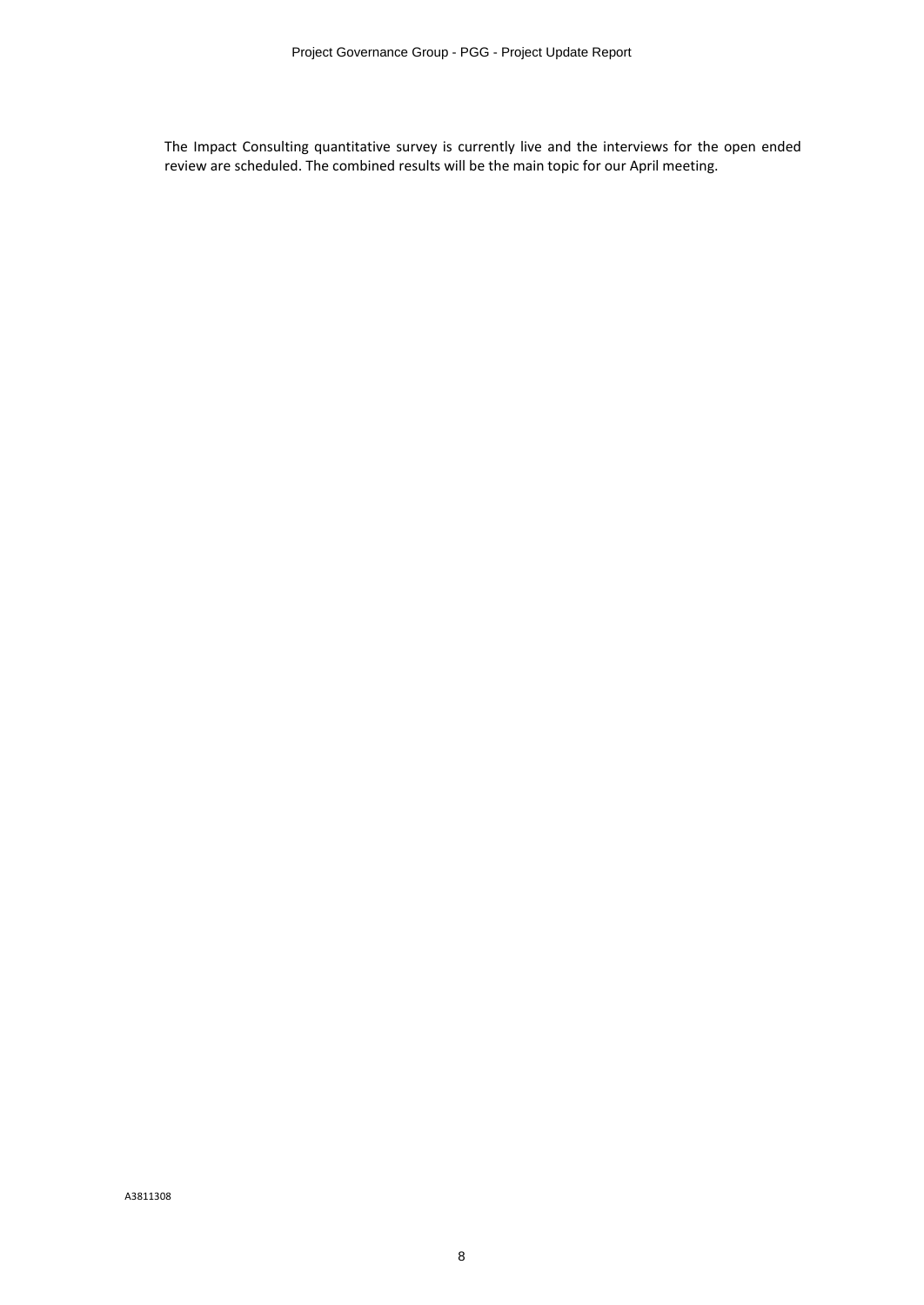## **6. Future Reporting against Outcomes (as at February 2022)**

## Updates are shown in red.

There are 13 actions "not yet due" and 3 orange "lights", one each for finance, media, and professional development. The remaining actions are all green.

| NO. | <b>OUTCOME</b>                                                                                                                                            | <b>KEY RESULT AREA</b>                                               | <b>KEY PERFORMANCE</b><br><b>INDICATOR</b>                                                                                                       | <b>FREQUENCY AND</b><br><b>METHOD OF</b><br><b>MEASUREMENT</b>                                           | <b>PROGRESS</b><br><b>INDICATOR</b><br>(TRAFFIC LIGHTS) | <b>COMMENTS</b>                                                                                                  |
|-----|-----------------------------------------------------------------------------------------------------------------------------------------------------------|----------------------------------------------------------------------|--------------------------------------------------------------------------------------------------------------------------------------------------|----------------------------------------------------------------------------------------------------------|---------------------------------------------------------|------------------------------------------------------------------------------------------------------------------|
| 1.  | The elected Council is<br>able to function as a<br>governing body                                                                                         | The Council<br>a)<br>Charter is adopted                              | Charter behaviours are<br>demonstrated                                                                                                           | a. Quarterly self-<br>assessment, led by<br>Chairs' Group - this will<br>be covered in wrap up<br>review |                                                         | The 2021 six month review<br>confirmed that this is on<br>track.                                                 |
|     |                                                                                                                                                           |                                                                      |                                                                                                                                                  | The next Residents<br>Survey to include<br>governance KPIs and<br>survey results are<br>positive         | Not yet due                                             | Next Residents survey<br>scheduled for 1 <sup>st</sup> quarter<br>2022. Relevent questions<br>have been included |
|     |                                                                                                                                                           | The LTP is adopted<br>b)<br>by 30 June                               | Governance oversight<br>ensures timely decisions<br>are made and<br>implementation risks and<br>challenges are addressed<br>on an ongoing basis. | Active engagement by<br><b>Risk and Assurance</b><br>Committee of quarterly<br>reports                   |                                                         | LTP has been adopted<br>therefore this can be closed                                                             |
|     |                                                                                                                                                           | <b>Effective Support</b><br>C)<br>is in place for<br>decision making | Staff reports reflect good<br>practice and meet<br>statutory requirements so<br>that Council can make<br>timely, informed<br>decisions.          | Internal quality<br>assurance check<br>(quarterly report by<br>Governance & Admin<br>Team (G&A)          | Not yet due                                             | Due end of 3rd quarter<br>2021/2022. New templates<br>are in place and being used.                               |
| 2.  | The<br>Mayor,<br>Deputy<br>Mayor, and Committee /<br>Deputy Chairs are able to<br>provide leadership to<br>other Elected Members<br>the<br>Council<br>and | The role of the Deputy<br>Mayor is agreed.                           | Expectations are agreed<br>by Council.                                                                                                           | Six month feedback by<br>all Councillors, against<br>agreed expectations.                                | Not yet due                                             | The 2021 six month review<br>confirmed that this is on<br>track.                                                 |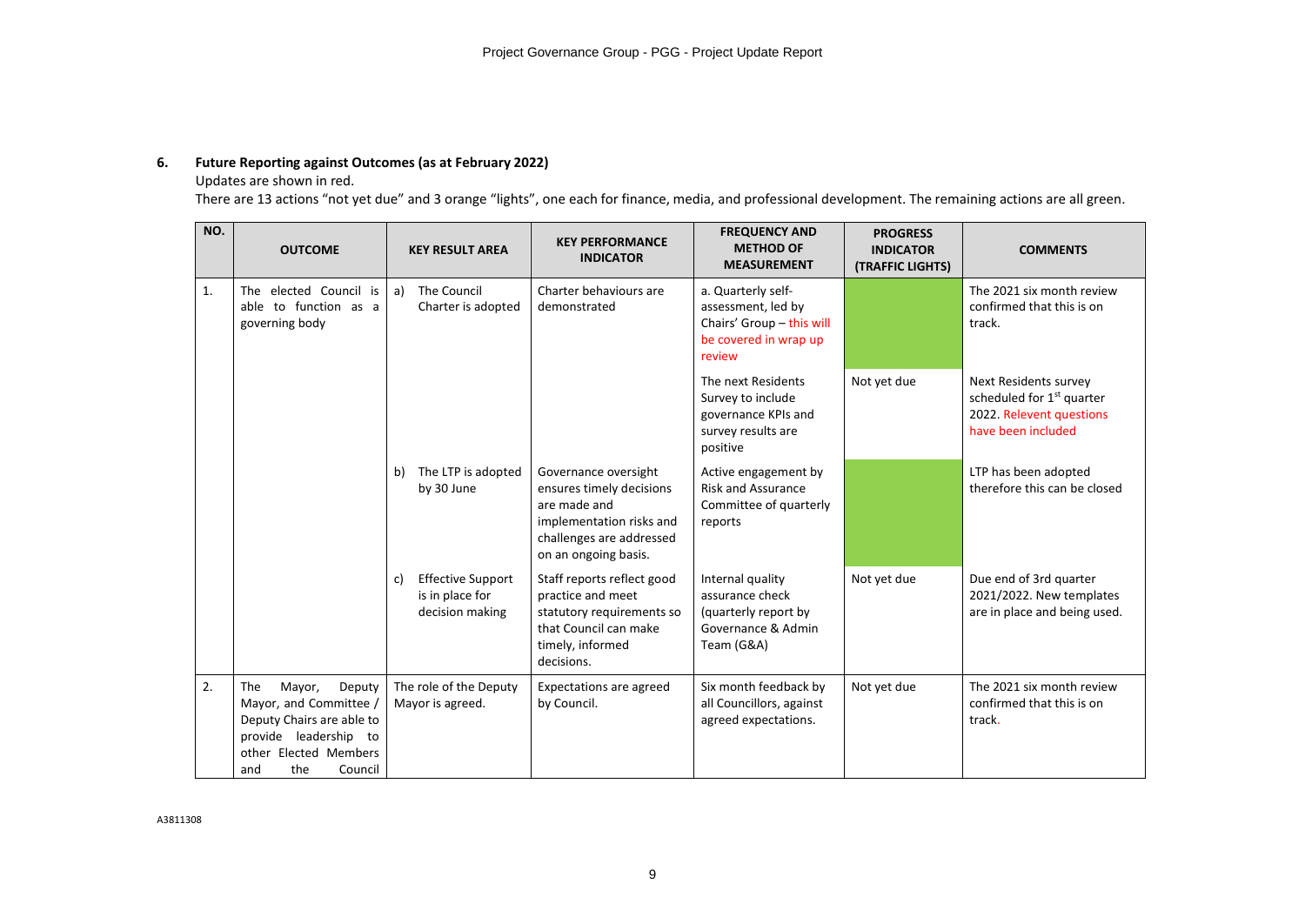| NO. | <b>OUTCOME</b>                                                                                                       | <b>KEY RESULT AREA</b>                                                                                                                                          | <b>KEY PERFORMANCE</b><br><b>INDICATOR</b>                                                                                                                                                       | <b>FREQUENCY AND</b><br><b>METHOD OF</b><br><b>MEASUREMENT</b>                                                  | <b>PROGRESS</b><br><b>INDICATOR</b><br>(TRAFFIC LIGHTS) | <b>COMMENTS</b>                                                                                                                                                                      |
|-----|----------------------------------------------------------------------------------------------------------------------|-----------------------------------------------------------------------------------------------------------------------------------------------------------------|--------------------------------------------------------------------------------------------------------------------------------------------------------------------------------------------------|-----------------------------------------------------------------------------------------------------------------|---------------------------------------------------------|--------------------------------------------------------------------------------------------------------------------------------------------------------------------------------------|
|     | organisation                                                                                                         |                                                                                                                                                                 |                                                                                                                                                                                                  |                                                                                                                 |                                                         |                                                                                                                                                                                      |
|     |                                                                                                                      | Key governance issues<br>are identified and<br>progressed                                                                                                       | Notes from Chairs Group<br>meetings demonstrate<br>"raising the bar"                                                                                                                             | Each Chairs Group<br>agenda concludes with a<br>short assessment of<br>how the meeting<br>went/what it achieved |                                                         | The 2021 six month review<br>confirmed that this is on<br>track.                                                                                                                     |
|     |                                                                                                                      |                                                                                                                                                                 | Council and committee<br>discussions (captured in<br>Minutes) demonstrate<br>that Council addresses<br>both high level strategic<br>issues in a timely manner<br>as well as routine<br>business. | Internal quality<br>assurance check<br>(quarterly report by<br>G&A)                                             | Not yet due                                             | Due end of 3rd quarter<br>$2021/2022 - as this is linked$<br>to the new report templates<br>and training<br>A small delay to align with the<br>introduction of the new<br>templates. |
| 3.  | <b>Elected Council Members</b><br>have the understanding<br>required to carry out<br>their local governance<br>role. | Support for<br>a)<br>Councillors<br><b>Working Group</b><br>ensures an<br>appropriate 12<br>monthly<br>professional<br>development<br>programme is in<br>place. | 80% of Councillors attend<br>each workshop<br>Feedback is positive                                                                                                                               | Monthly<br>Post workshop surveys                                                                                |                                                         | To date attendance has been<br>more than 80%<br>Feedback after the first course<br>generally positive<br>Appendix B contains the<br>current programme for<br>information.            |
| 4.  | <b>Elected Council members</b><br>have the capability and<br>knowledge to make<br>decisions effectively.             | a)<br>The Strategic<br>Projects Working<br>Group ensures a<br>clear decision-<br>making framework<br>is in place.                                               | Decision-making<br>framework is followed.                                                                                                                                                        | The next Residents<br>Survey to include<br>governance KPIs and<br>survey results are<br>positive.               | Not yet due                                             | <b>Next Residents survey</b><br>scheduled for 1st quarter 2022<br>Relevant questions have been<br>included.                                                                          |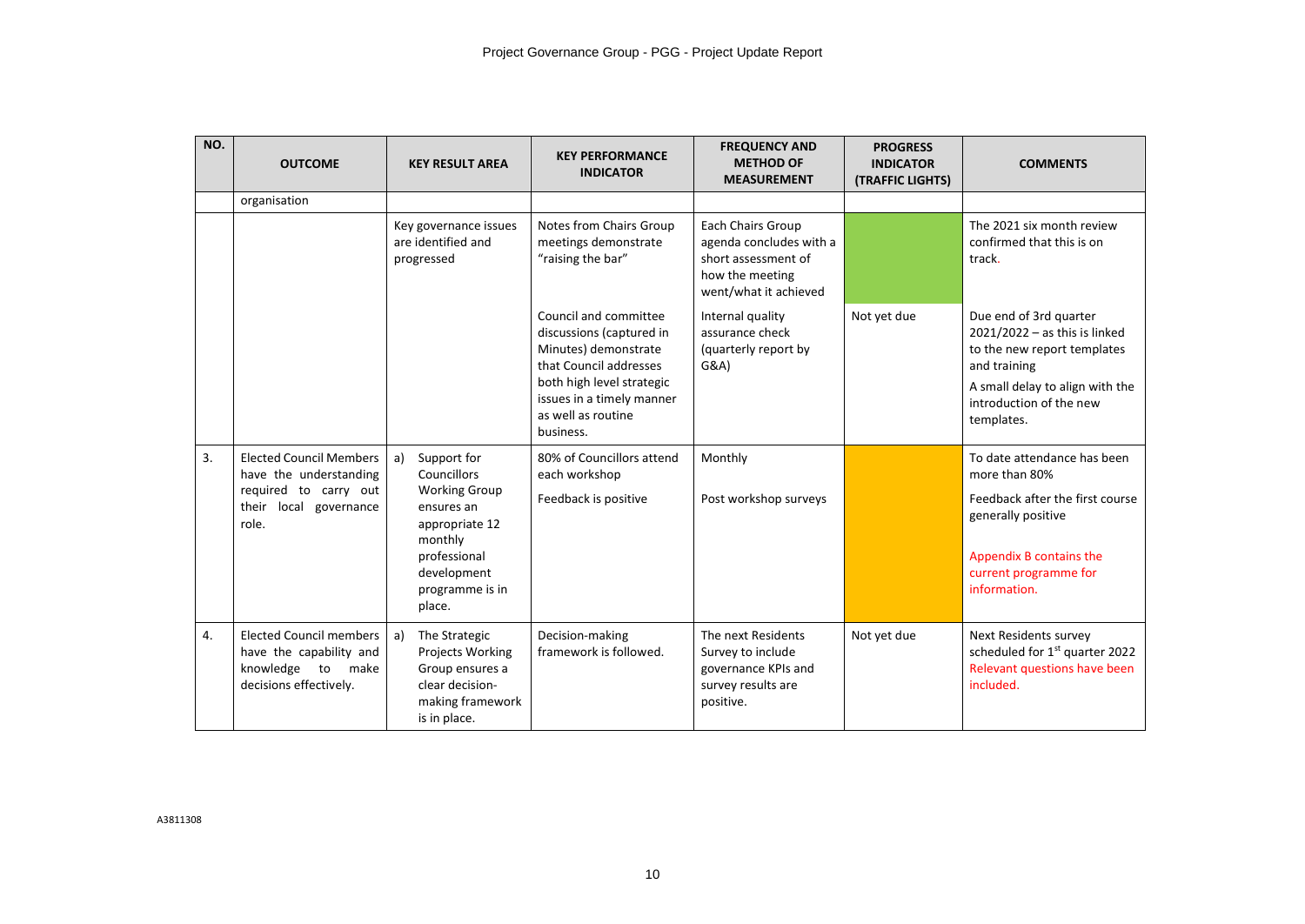| NO. | <b>OUTCOME</b>                                                                                                            | <b>KEY RESULT AREA</b>                                                                                                                                                                 | <b>KEY PERFORMANCE</b><br><b>INDICATOR</b>                                                                                              | <b>FREQUENCY AND</b><br><b>METHOD OF</b><br><b>MEASUREMENT</b>                                  | <b>PROGRESS</b><br><b>INDICATOR</b><br>(TRAFFIC LIGHTS) | <b>COMMENTS</b>                                                                                                                                                                                                                                                                           |
|-----|---------------------------------------------------------------------------------------------------------------------------|----------------------------------------------------------------------------------------------------------------------------------------------------------------------------------------|-----------------------------------------------------------------------------------------------------------------------------------------|-------------------------------------------------------------------------------------------------|---------------------------------------------------------|-------------------------------------------------------------------------------------------------------------------------------------------------------------------------------------------------------------------------------------------------------------------------------------------|
|     |                                                                                                                           | Effective support<br>b)<br>is in place for<br>decision-making                                                                                                                          | Staff reports reflect good<br>practice and meet<br>statutory requirements so<br>that Council can make<br>timely, informed<br>decisions. | Internal quality<br>assurance check<br>(quarterly report by<br>G&A)                             | Not yet due                                             | Due end of 3rd quarter<br>2021/2022                                                                                                                                                                                                                                                       |
|     |                                                                                                                           | Comprehensive<br>c)<br>induction<br>programme is in<br>place for all new<br>elected members.                                                                                           | Feedback is positive.                                                                                                                   | Survey of Elected<br>Members held<br>triennially, or<br>subsequent to any by-<br>election.      | Not yet due                                             | Survey of elected members<br>after next election or any by-<br>election - G&A team.                                                                                                                                                                                                       |
| 5.  | Elected council members<br>able<br>work<br>are<br>to<br>effectively<br>with<br>the<br>council Chief Executive<br>and ELT. | There is mutual trust<br>and confidence<br>between elected<br>Council members and<br>management<br>(especially the Chief<br>Executive) to deliver<br>successful community<br>outcomes. | The Mayor, elected<br>members and Chief<br>Executive project a<br>publicly united view on all<br>strategic matters                      | Monthly assessment by<br>the Deputy Mayor, Chief<br><b>Executive and External</b><br>Appointees |                                                         | The 2021 six month review<br>confirmed that this is on<br>track.                                                                                                                                                                                                                          |
| 6.  | A lasting legacy for future<br>councils will be provided                                                                  | Comprehensive<br>a)<br>induction<br>programme is in<br>place for all new<br>elected members                                                                                            | Feedback is positive                                                                                                                    | Survey held triennially<br>or subsequent to any<br>by-election.                                 | Not yet due                                             | Survey of elected members<br>after next election or any by-<br>election. Undertaken by the<br>G&A team to ensure a quality<br>induction programme is<br>delivered.<br>Review and redevelopment of<br>the programme to begin<br>January 2022.<br>Preparation for legacy report<br>underway |
|     |                                                                                                                           | Professional<br>b)<br>development                                                                                                                                                      | 80% attendance attend<br>workshops on initial                                                                                           | Monthly                                                                                         |                                                         | Attendance to recent<br>workshop was above 80%                                                                                                                                                                                                                                            |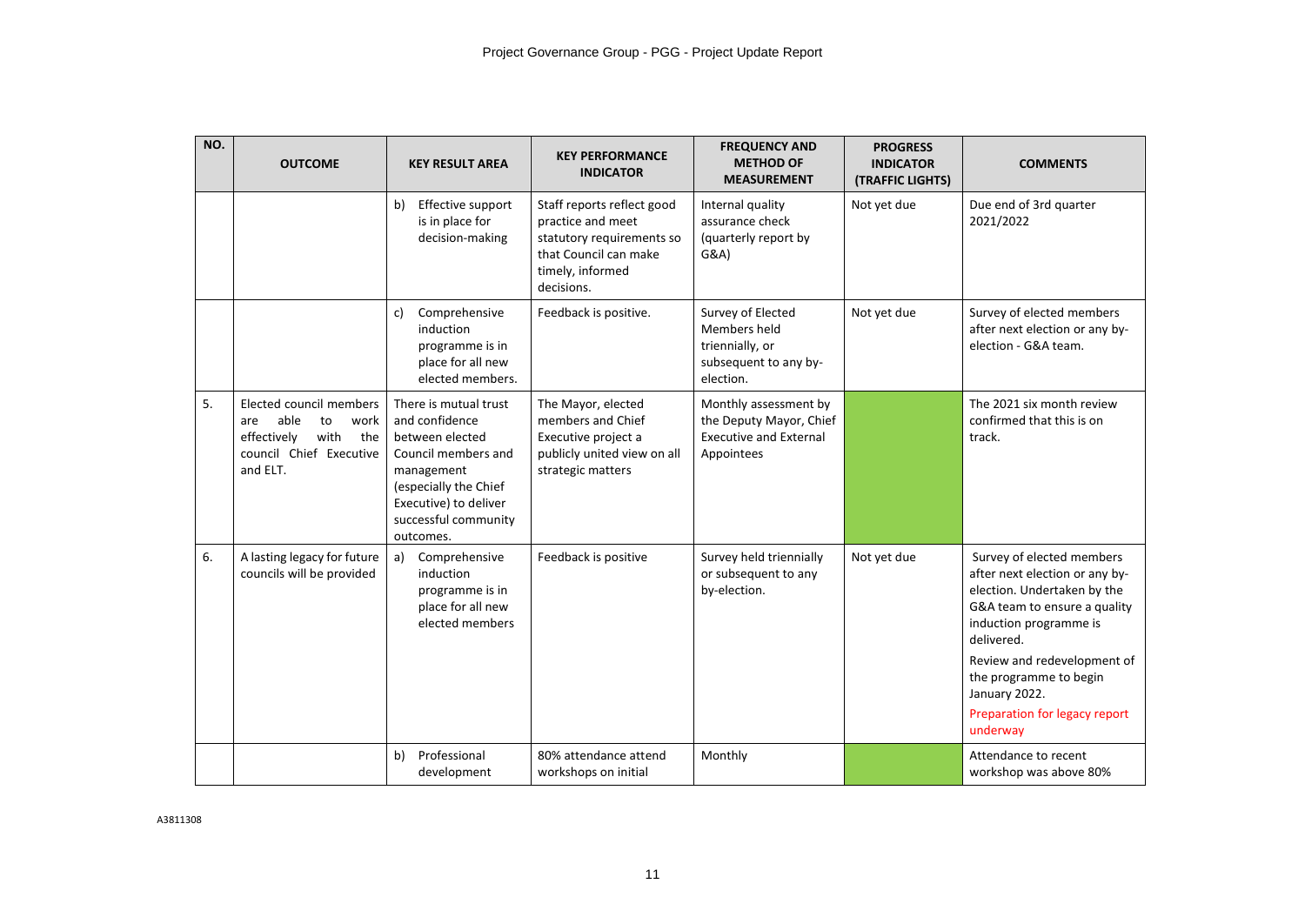| NO. | <b>OUTCOME</b> | <b>KEY RESULT AREA</b>                                                                                               | <b>KEY PERFORMANCE</b><br><b>INDICATOR</b>                                                                                                                                                                                                             | <b>FREQUENCY AND</b><br><b>METHOD OF</b><br><b>MEASUREMENT</b>                       | <b>PROGRESS</b><br><b>INDICATOR</b><br>(TRAFFIC LIGHTS) | <b>COMMENTS</b>                                                                                                                                                                                                                                                                                                                                                                         |
|-----|----------------|----------------------------------------------------------------------------------------------------------------------|--------------------------------------------------------------------------------------------------------------------------------------------------------------------------------------------------------------------------------------------------------|--------------------------------------------------------------------------------------|---------------------------------------------------------|-----------------------------------------------------------------------------------------------------------------------------------------------------------------------------------------------------------------------------------------------------------------------------------------------------------------------------------------------------------------------------------------|
|     |                | programme<br>remains in place<br>and evolves<br>according to need.                                                   | schedule                                                                                                                                                                                                                                               |                                                                                      |                                                         |                                                                                                                                                                                                                                                                                                                                                                                         |
|     |                | Effective support<br>c)<br>is in place for<br>decision making                                                        | Staff reports reflect good<br>practice and meet<br>statutory requirements so<br>that Council can make<br>timely, informed decisions                                                                                                                    | Internal quality<br>assurance check<br>(quarterly report by<br>G&A)                  | Not yet due                                             | Due end of 3rd quarter<br>2021/2022                                                                                                                                                                                                                                                                                                                                                     |
|     |                | ICC has a clear<br>d)<br>vision supported<br>by agreed<br>community<br>outcomes for the<br>city and its<br>community | Reflected in all Council<br>strategic documents                                                                                                                                                                                                        | Annual audit of Council<br>documents show<br>linkage to clear Vision<br>and Outcomes |                                                         | 2021 Audit excerpt:<br>"The linkages between the<br>financial Strategy, asset<br>management plans,<br>infrastructure strategy and<br>consultation document are<br>evident, with clear and<br>consistent messages flowing<br>through all documents" Audit<br>New Zealand (2021) Report to<br>the Council on the audit of<br>ICC's long-term plan<br>consultation document 2021-<br>2031. |
|     |                | Council is in a<br>e)<br>financially<br>sustainable<br>position                                                      | Sustainability measures:<br><b>Balanced budget</b><br>$\bullet$<br>benchmark (Operating<br>revenue exceeds<br>operating expenditure)<br>current and future<br>years plan<br><b>Essential Services</b><br>benchmark (Capital<br>expenditure on the five | Annually - Annual<br>Report                                                          |                                                         | Achieved for 2020/21 at<br>104.4% (Operating Revenue<br>\$113,896,000; Operating<br>Expenses \$109,140,000)<br>Not Achieved for 2020/21 at<br>66.6% (Capital Expenditure<br>\$14,547,000 Depreciation<br>\$21,851,000                                                                                                                                                                   |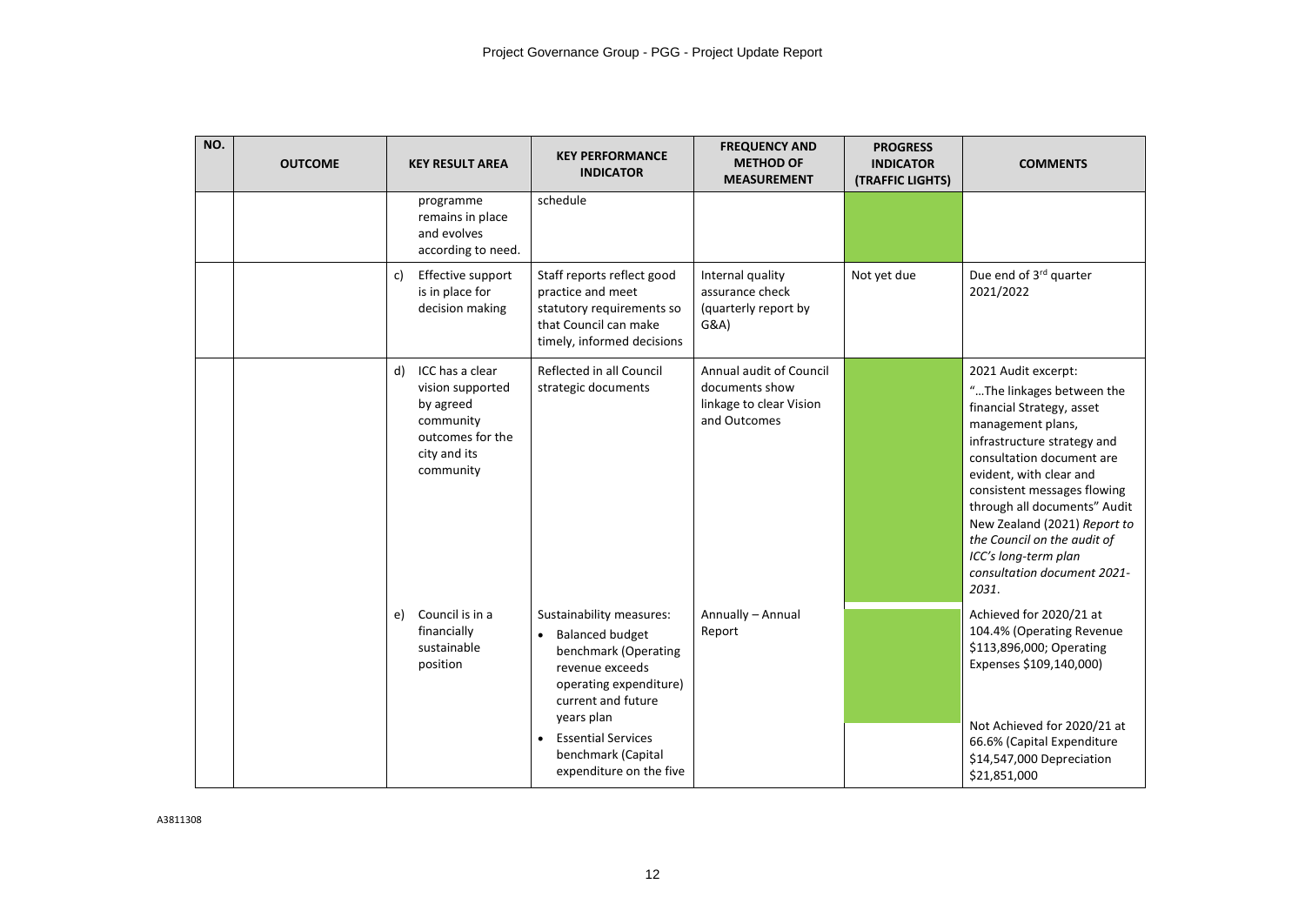| NO. | <b>OUTCOME</b> | <b>KEY RESULT AREA</b> | <b>KEY PERFORMANCE</b><br><b>INDICATOR</b>                                                                                                                                                                                                                                                                                                                                                                                                                     | <b>FREQUENCY AND</b><br><b>METHOD OF</b><br><b>MEASUREMENT</b> | <b>PROGRESS</b><br><b>INDICATOR</b><br>(TRAFFIC LIGHTS) | <b>COMMENTS</b>                                                                                                                                                                                                                                                                                                                                                                                                                                                                                                                                                                                                                                                                                           |
|-----|----------------|------------------------|----------------------------------------------------------------------------------------------------------------------------------------------------------------------------------------------------------------------------------------------------------------------------------------------------------------------------------------------------------------------------------------------------------------------------------------------------------------|----------------------------------------------------------------|---------------------------------------------------------|-----------------------------------------------------------------------------------------------------------------------------------------------------------------------------------------------------------------------------------------------------------------------------------------------------------------------------------------------------------------------------------------------------------------------------------------------------------------------------------------------------------------------------------------------------------------------------------------------------------------------------------------------------------------------------------------------------------|
|     |                |                        | network infrastructure<br>services exceeds<br>depreciation on those<br>5 services)<br>Debt servicing<br>$\bullet$<br>benchmark (Interest<br>expense is less than<br>10% of operating<br>revenue)<br>Predictability measures:<br>Debt Control<br>$\bullet$<br>benchmark (Net debt is<br>less than or equal to<br>forecast debt in the<br>LTP)<br>Operations control<br>$\bullet$<br>benchmark (Net cash<br>flow from operations<br>equals or exceeds<br>budget) |                                                                |                                                         | Achieved 2.4%<br>The lower than depreciation<br>capital expenditure was<br>largely due to some capital<br>project scheduled to be<br>completed during the year<br>have been started by not<br>completed.<br>Not achieved 183.1%.<br>Actual net debt \$56,733,000.<br>Budgeted net debt<br>\$30,992,000<br>Target was not met due to<br>higher than planned trade and<br>other payables balance which<br>included subsidy revenue<br>received in advance but not<br>spent for shovel ready and 3<br>waters stimulus projects and<br>the purchase of shares in ICHL<br>to fund the city centre<br>investment.<br>Achieved 125%<br>Actual net cash from<br>operations \$32,971,000<br>Budgeted net cash from |
|     |                |                        |                                                                                                                                                                                                                                                                                                                                                                                                                                                                |                                                                |                                                         | operations \$26,414,000                                                                                                                                                                                                                                                                                                                                                                                                                                                                                                                                                                                                                                                                                   |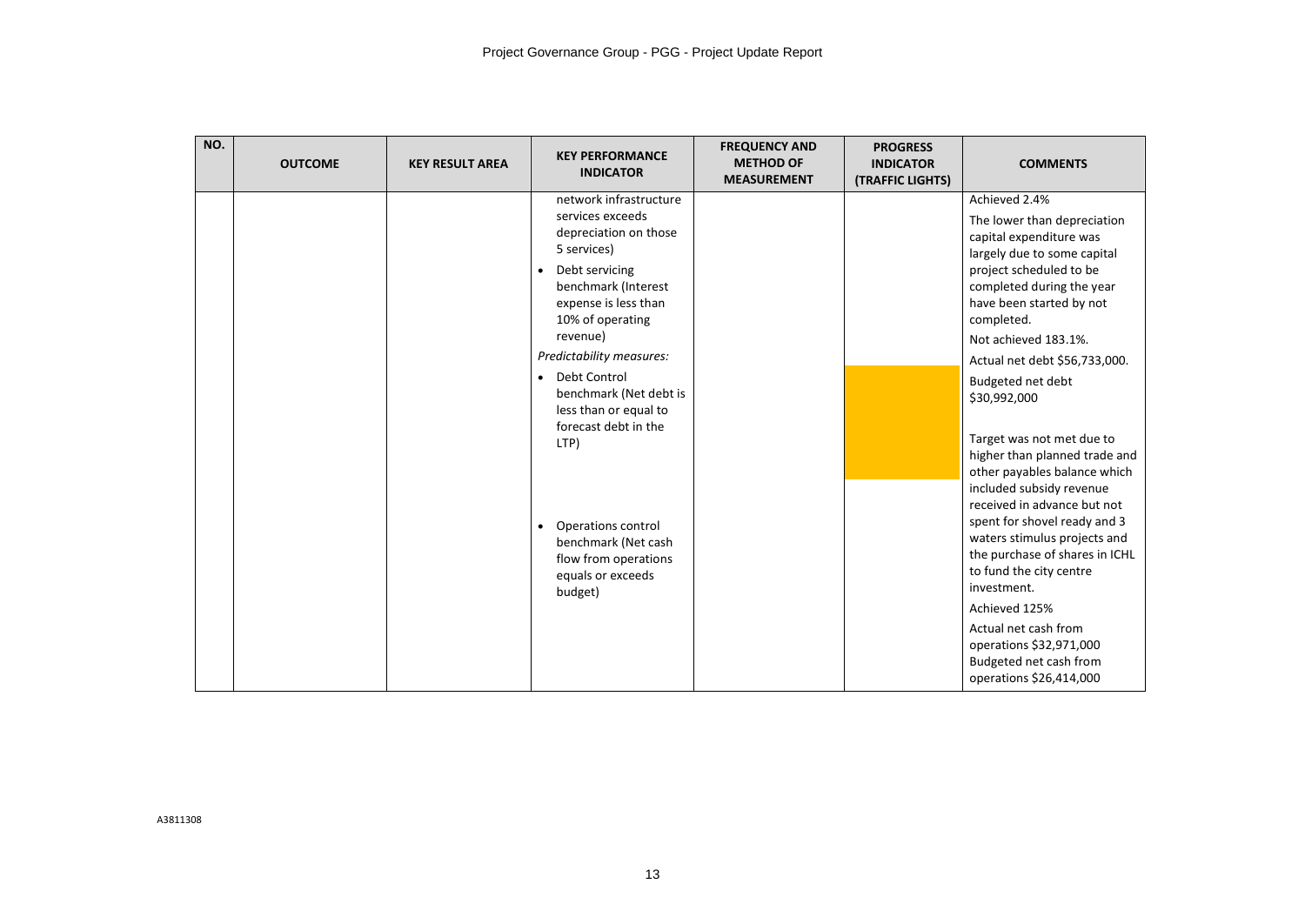| 7. | A reputation is<br>established as a high<br>performing council.                           | There is trust and<br>a)<br>confidence in the<br>Council's ability to<br>make effective<br>decisions in the<br>best interest of<br>the community | Key local stakeholders are<br>positive with regard to<br>Council's performance. | The next Residents<br>Survey to include<br>governance KPIs and<br>survey results are<br>positive |             | Next Residents survey<br>scheduled for 1 <sup>st</sup> quarter<br>2022. |
|----|-------------------------------------------------------------------------------------------|--------------------------------------------------------------------------------------------------------------------------------------------------|---------------------------------------------------------------------------------|--------------------------------------------------------------------------------------------------|-------------|-------------------------------------------------------------------------|
|    |                                                                                           |                                                                                                                                                  |                                                                                 | Annual interviews<br>conducted with local key<br>stakeholders                                    | Not yet due | Timing still to be confirmed.                                           |
|    |                                                                                           | Positive media<br>coverage                                                                                                                       | Media monitor assesses<br>negative/neutral/<br>positive stories                 | Monthly                                                                                          |             | Improving                                                               |
| 8. | Council is seen to<br>continues being<br>proactive and responsive<br>and to encourage and | Regular media<br>a)<br>coverage of<br>Council activity                                                                                           | Regular proactive media<br>releases and social media<br>posts.                  | <b>Monitored Monthly from</b><br><b>March 2022.</b>                                              | Not yet due |                                                                         |
|    | value diversity of<br>thought and public<br>participation.                                | <b>Public participation</b><br>b)<br>is diverse                                                                                                  | Public participation is<br>proactively encouraged<br>and measured.              | <b>Monitored Quarterly</b><br>from June 2022                                                     | Not yet due |                                                                         |
| 9. | Council's work<br>programme maintains a<br>focus on strategic<br>priority issues.         | <b>Council and Committee</b><br>agendas reflect a focus<br>on strategic issues                                                                   | Advice on strategic issues<br>provided each month                               | <b>Quarterly internal</b><br>quality assurance check                                             | Not yet due |                                                                         |

| Kev              |                                                         |
|------------------|---------------------------------------------------------|
| <b>Declining</b> | High risk or major issues to progress - requires action |
| <b>Stable</b>    | Progress but requires "watched"                         |
| Improving        | On track                                                |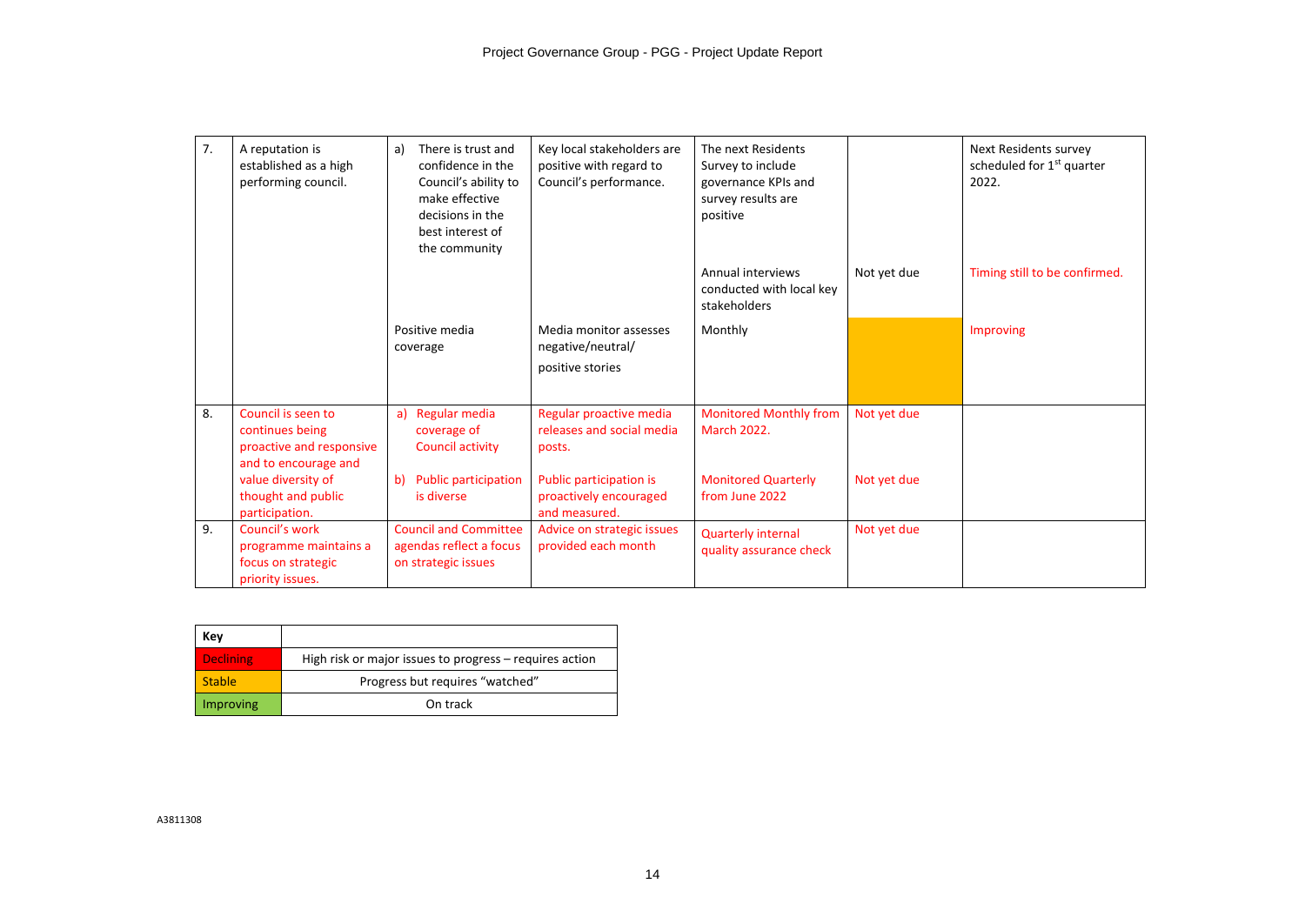## **7. PGG 2021/2022 Draft Work Plan**

| <b>PGG Meeting</b> | <b>Strategic Matter</b>                       | <b>Comment/Status/Notes</b>                                                |
|--------------------|-----------------------------------------------|----------------------------------------------------------------------------|
| March              | Discuss approach to<br>handover/legacy report | Include framework and contents                                             |
| April              | Discuss outcome of<br>March review            | Provide views to inform Council report                                     |
| May                | Finalise handover/legacy<br>report            | Prepare report for Council including a suggested<br>covering letter to DIA |

## **8. Budget Update**

After discussions with finance, there is no budget update as the update only covers January for which there was little or no work on this project. The budget will be reviewed again at the April meeting covering January and February figures.

We are confident that the project will be delivered under budget.

## **9. Project Risk**

The risk register has not changed since December. There are no high or medium high risks remaining, and there are now three closed risks.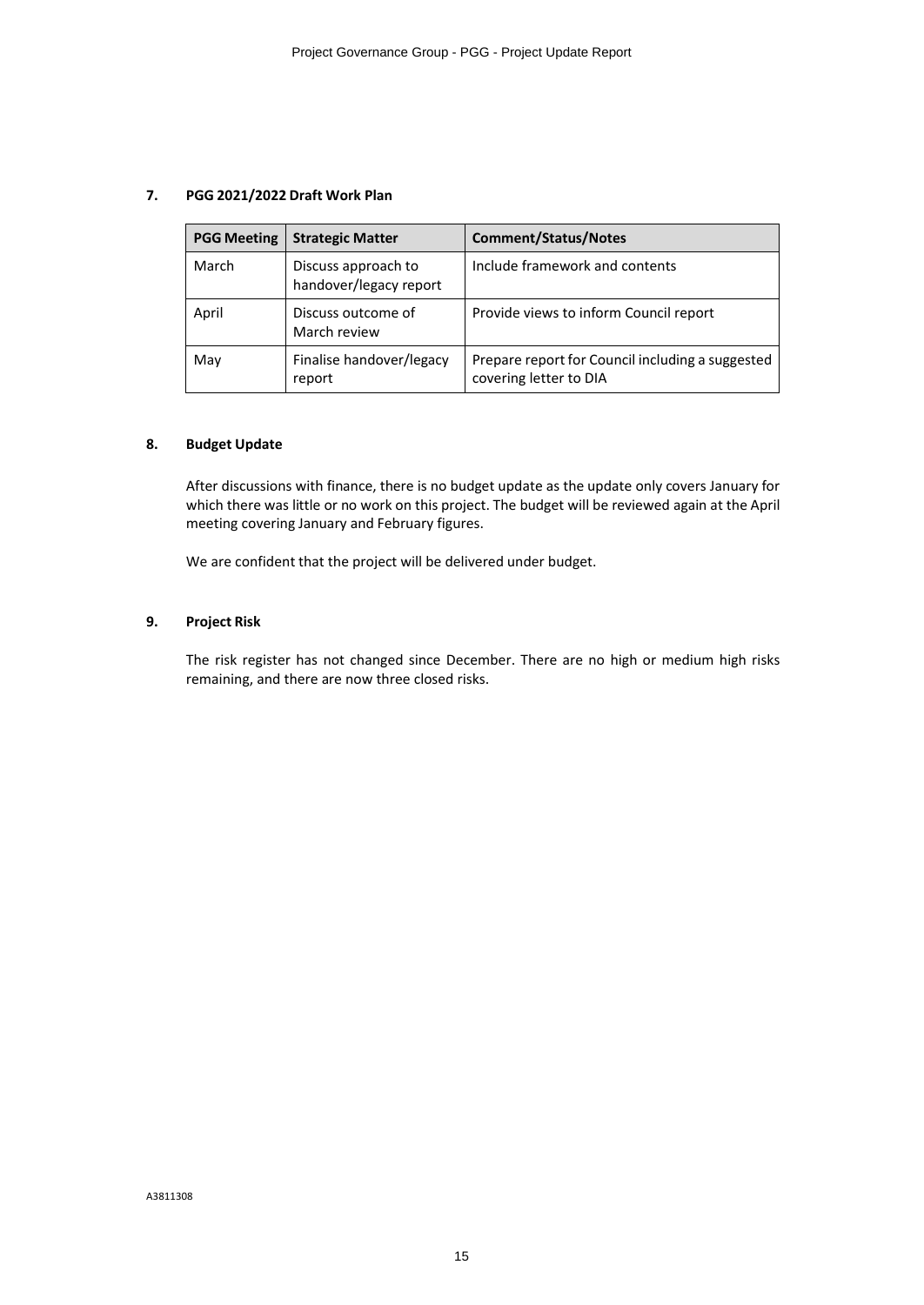|                | <b>Project Directorate - Risk Register</b>                                                                                                            |                                                                                                                                 |               |                   |                                                                                                                                                                                |                                      |                                                 |                                                                                  |  |  |
|----------------|-------------------------------------------------------------------------------------------------------------------------------------------------------|---------------------------------------------------------------------------------------------------------------------------------|---------------|-------------------|--------------------------------------------------------------------------------------------------------------------------------------------------------------------------------|--------------------------------------|-------------------------------------------------|----------------------------------------------------------------------------------|--|--|
|                | <b>EVENT</b>                                                                                                                                          | <b>CONSEQUENCES</b>                                                                                                             | <b>IMPACT</b> | <b>LIKELIHOOD</b> | <b>MITIGATIONS</b>                                                                                                                                                             | <b>PERSON</b><br><b>RESPONSIBLE</b>  | POST-<br><b>MITIGATION</b><br><b>LIKELIHOOD</b> | <b>UPDATE AT 31</b><br>JANUARY 2022                                              |  |  |
| 1.             | Unable to find<br>suitable external<br>appointees                                                                                                     | Governance<br>improvements take<br>longer and Councillors<br>revert to the status quo                                           | H             | L/M               | Very high priority being given<br>to sourcing suitable<br>appointees.                                                                                                          | PD/CEO                               | $\mathbf{I}$                                    | <b>CLOSED</b>                                                                    |  |  |
| 2.             | Specialist resources<br>are unavailable<br>withinproject<br>timelines                                                                                 | Inability to deliver within<br>planned timeframes                                                                               | M             | M                 | Ensure that theneed for any<br>external specialist resource<br>is identified early to ensure<br>they can be engaged when<br>required.                                          | <b>PD</b>                            | $\mathbf{L}$                                    | <b>CLOSED</b>                                                                    |  |  |
| 3.             | The work groups<br>don't deliver within<br>the required<br>timelines                                                                                  | Inability to deliveran<br>ambitious approach<br>within planned<br>timeframes                                                    | M             | M                 | <b>Recalibrated Phase 2</b><br>delivery dates - more than<br>80% now completed or on<br>track.<br>Phase 3 to be reassessed<br>after 6 month review<br>complete.                | Secretariat                          | L                                               | <b>CLOSED</b>                                                                    |  |  |
| $\overline{4}$ | Political concernsare<br>raised about scope,<br>process and/or the<br>advice received                                                                 | Political pressures both<br>within and external to<br>Councilcan potentially<br>affect timing and<br>achievement of<br>outcomes | M             | M                 | Active management byCEO<br>and Independent<br>Governance advisor.<br>Keep DIA wellinformed                                                                                     | Independent<br>Governance<br>Advisor | L.                                              | Likelihood decreased.<br>Positive outcome from<br>Thomson report.                |  |  |
| 5              | Communications are<br>not effective and<br>misunderstandings<br>arise, particularly in<br>the community, with<br>staff and with<br>Central Government | Poor communications to<br>all stakeholders will<br>impact assurance and<br>engagement with the<br>process                       | H             | н                 | 1. Actively develop and<br>manage frequent high<br>level updates from the CE<br>2. Comms Framework<br>developed (complete)<br>3. Bring on additional<br>comms support resource | Strategic<br>Comms<br>Manager        | T                                               | Likelihood decreased.<br><b>Strategic Communications</b><br>Manager now in place |  |  |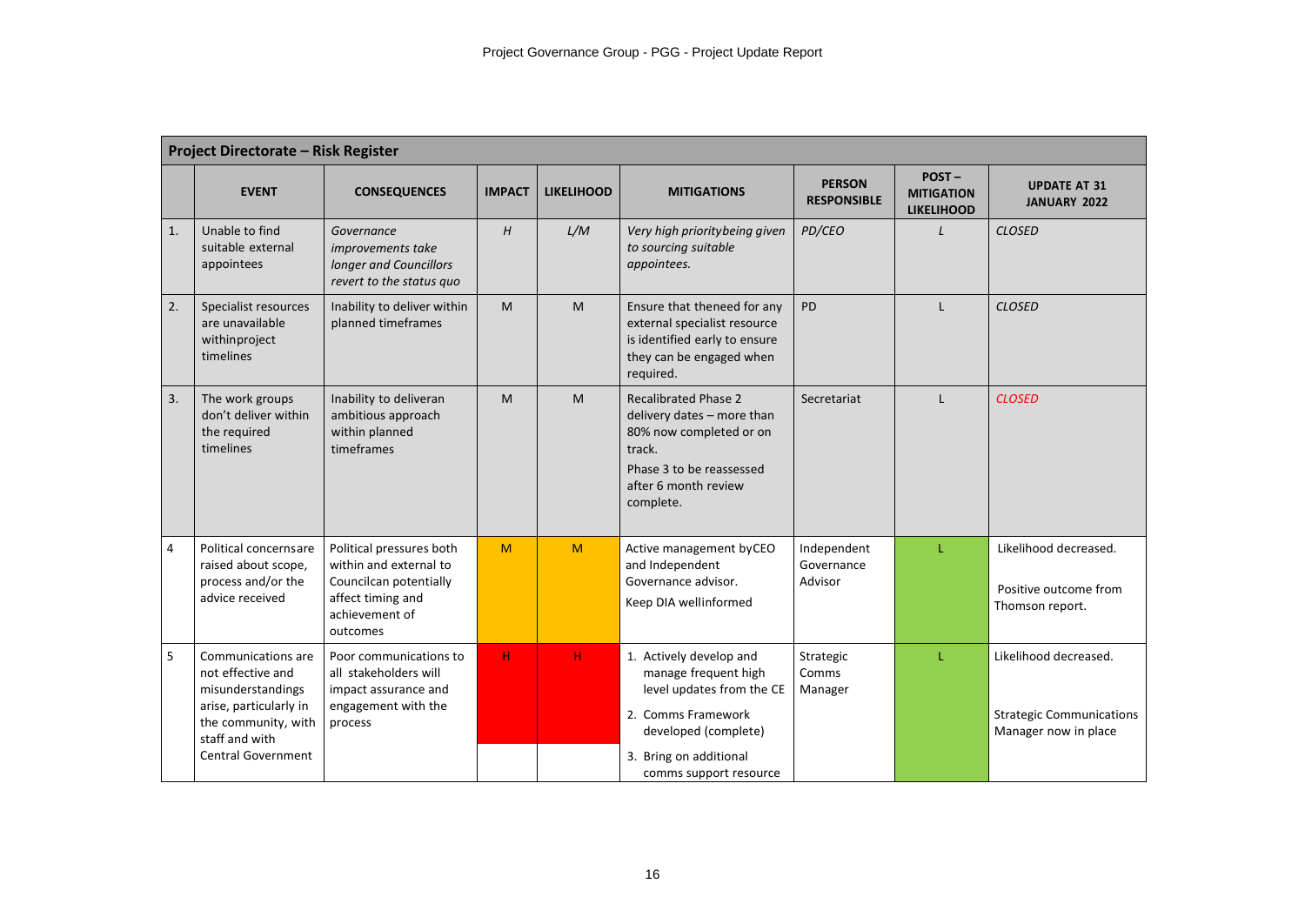|                | <b>Project Directorate - Risk Register</b>                                                  |                                                                                                                                                          |               |                   |                                                                                                                                                         |                                     |                                                    |                                                                                                                                                                                                       |  |
|----------------|---------------------------------------------------------------------------------------------|----------------------------------------------------------------------------------------------------------------------------------------------------------|---------------|-------------------|---------------------------------------------------------------------------------------------------------------------------------------------------------|-------------------------------------|----------------------------------------------------|-------------------------------------------------------------------------------------------------------------------------------------------------------------------------------------------------------|--|
|                | <b>EVENT</b>                                                                                | <b>CONSEQUENCES</b>                                                                                                                                      | <b>IMPACT</b> | <b>LIKELIHOOD</b> | <b>MITIGATIONS</b>                                                                                                                                      | <b>PERSON</b><br><b>RESPONSIBLE</b> | $POST -$<br><b>MITIGATION</b><br><b>LIKELIHOOD</b> | <b>UPDATE AT 31</b><br>JANUARY 2022                                                                                                                                                                   |  |
|                |                                                                                             |                                                                                                                                                          |               |                   | (complete)                                                                                                                                              |                                     |                                                    |                                                                                                                                                                                                       |  |
| 6              | Lack of willingness<br>by Council to take<br>action based on<br>advice from this<br>project | The status quo becomes<br>a default and the project<br>objectives are not<br>achieved                                                                    | M             | M/H               | Communicate freely in a<br>style that is acceptable to<br>Council.<br>Make notes from all work<br>streams available to allEMs.                          | CE/External<br>Appointees           | T.                                                 | Likelihood decreased.<br>Thomson report<br>reinforced that<br>Councillors are now<br>working well together.                                                                                           |  |
| $\overline{7}$ | Budget is not<br>adequate and<br>Council are unwilling<br>to commit more                    | Work is unable to<br>proceed to schedule<br>and/or some work<br>streams drop off                                                                         | H             |                   | Recast prior to 21/22 year<br>(complete).<br>Keep Governance group<br>informedand owning the<br>budget.<br>High end of most likely is<br>starting point | Secretariat                         |                                                    | No Change. Budget on<br>track.                                                                                                                                                                        |  |
| 8              | Council staff do not<br>have capacity or<br>capability to support<br>the project            | Deadlines which impact<br>the implementation of<br>change not met                                                                                        | H.            | H                 | Ensure budget is available<br>for external resources, and<br>internal capability is built<br>before contractors transition<br>out                       | CEO                                 | L/M                                                | Likelihood decreased<br>Governance and Legal<br>Manager has commenced<br>in role.                                                                                                                     |  |
| 9              | The potential to lose<br>focus on the<br>foundations to The<br>governance<br>framework      | The focus shifts to the<br>detail of the tasks we've<br>set ourselves rather than<br>achieving the necessary<br>change outlined in the<br>Thomson Report | H.            | M                 | Regularly reflect back to the<br>Thomson Report and how<br>we're progressing the<br>response to the key issues<br>raised                                | PGG/<br>External<br>Appointees      | M                                                  | The 4 foundations are in<br>place.<br>Strategies to support<br>embedding the values are<br>being implemented<br><b>Thomson Six Month</b><br>Review completed, need<br>to ensure momentum<br>continues |  |
| 10             | The work group<br>outputs are not<br>accepted by                                            | Council's reputation<br>suffers and the changes<br>recommended in the                                                                                    | M             | H                 | Work towards consensus<br>decisions even if deadlines<br>are not met                                                                                    | External<br>Appointees              | L/M                                                | Likelihood decreased.                                                                                                                                                                                 |  |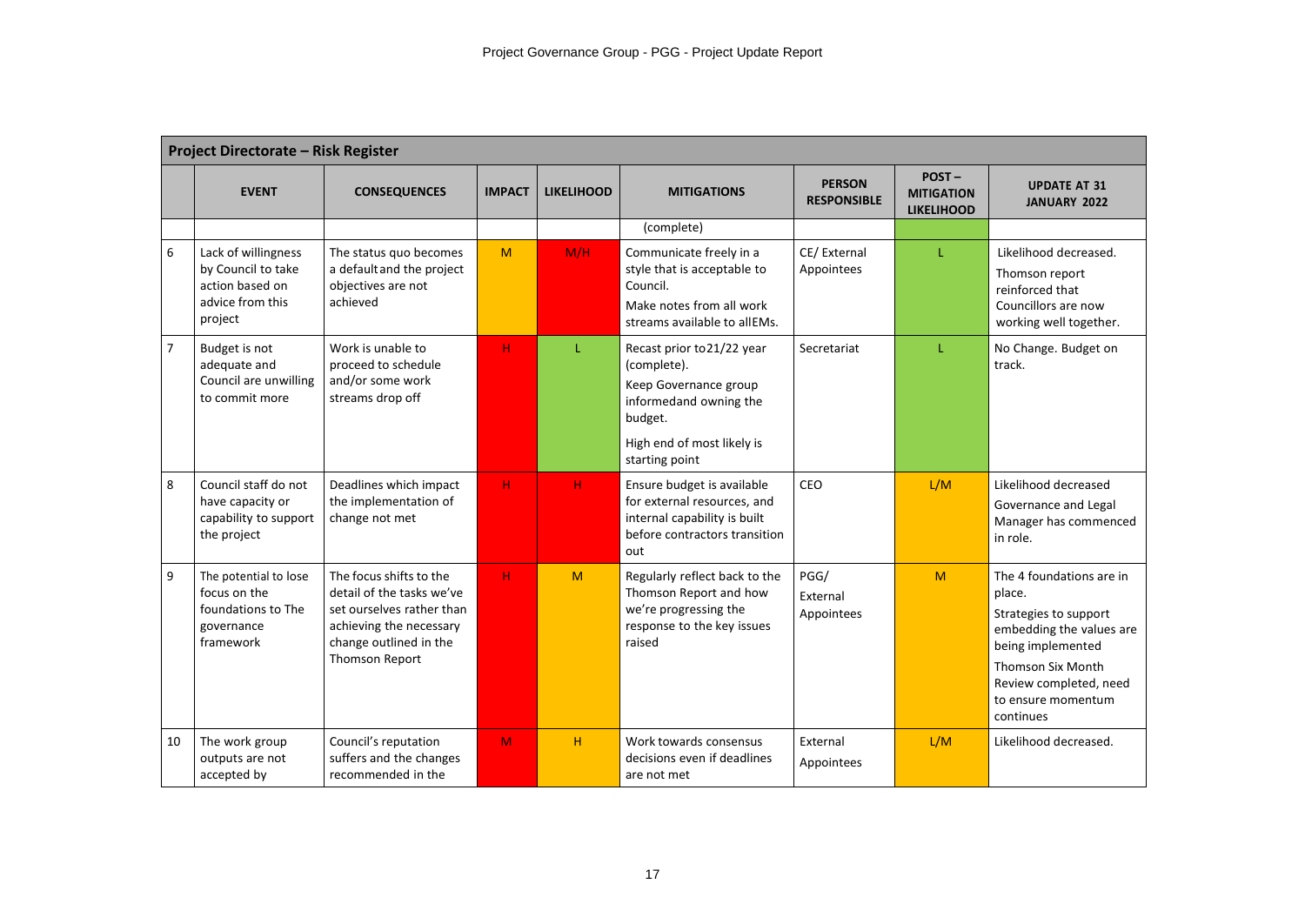|    | <b>Project Directorate - Risk Register</b>  |                                                                                            |               |                   |                                                                                                      |                                      |                                                    |                                            |  |  |
|----|---------------------------------------------|--------------------------------------------------------------------------------------------|---------------|-------------------|------------------------------------------------------------------------------------------------------|--------------------------------------|----------------------------------------------------|--------------------------------------------|--|--|
|    | <b>EVENT</b>                                | <b>CONSEQUENCES</b>                                                                        | <b>IMPACT</b> | <b>LIKELIHOOD</b> | <b>MITIGATIONS</b>                                                                                   | <b>PERSON</b><br><b>RESPONSIBLE</b>  | $POST -$<br><b>MITIGATION</b><br><b>LIKELIHOOD</b> | <b>UPDATE AT 31</b><br><b>JANUARY 2022</b> |  |  |
|    | members of Council.                         | Governance Review are<br>not implemented in<br>accordance with the<br>Council resolutions. |               |                   |                                                                                                      |                                      |                                                    |                                            |  |  |
| 11 | Complacency during<br>the transition period | Momentum is lost and<br>Councillors revert to<br>previous behaviours                       | н             | M                 | EAs will actively support,<br>mentor and ensure process<br>is followed. PGG discipline<br>continues. | External<br>Appointees,<br>PGG Chair | L/M                                                |                                            |  |  |

| <b>Post Mitigation Assessment</b> | Feb<br>2021 | March<br>2021 | March/<br>April2021 | May<br>2021 | June<br>2021 | July<br>2021 | Aug<br>2021 | Sept<br>2021 | Oct<br>2021 | <b>Nov</b><br>2021 | Jan<br>2022 | Feb<br>2022 |
|-----------------------------------|-------------|---------------|---------------------|-------------|--------------|--------------|-------------|--------------|-------------|--------------------|-------------|-------------|
| <b>High</b>                       |             |               |                     |             |              |              |             |              |             |                    |             |             |
| Med/high                          |             |               |                     |             |              |              |             |              |             |                    |             |             |
| <b>Med</b>                        | ◠           |               |                     |             |              |              |             |              |             |                    |             |             |
| Low/med                           |             |               |                     |             |              |              |             |              |             |                    |             |             |
| Low                               |             |               |                     |             |              |              |             |              |             |                    | 4           |             |
| Closed                            |             |               |                     |             |              |              |             |              |             |                    |             |             |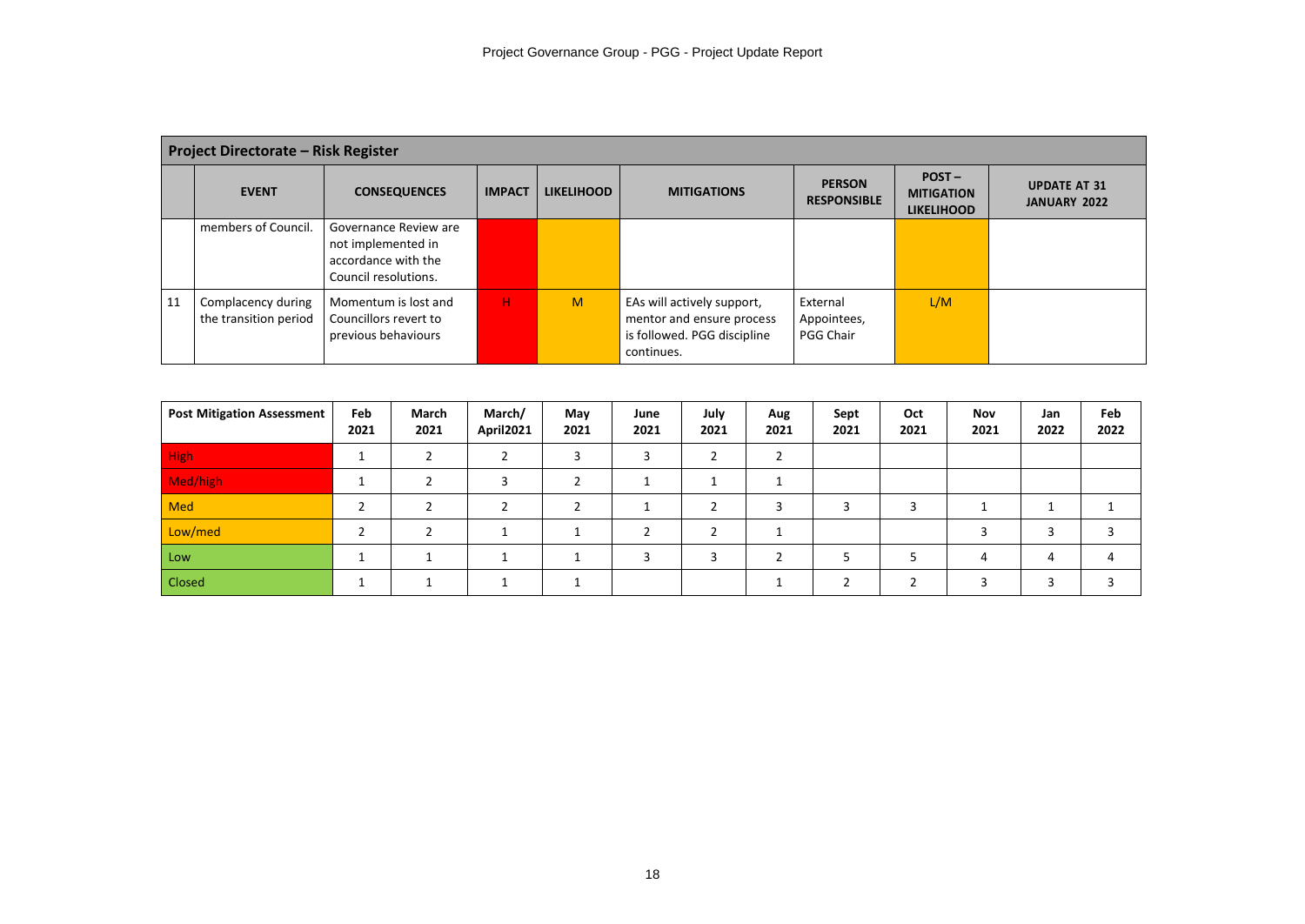#### **10. Communications Update**

The PGG meeting in February was livestreamed for the first time and attracted media interest from Stuff/The Southland Times, the Otago Daily Times and Radio New Zealand. The coverage was centred on discussions around the working group to support the Mayor, and highlighted tensions between the Mayor and Deputy Mayor.

A workshop with elected members and mana whenua appointees is scheduled for early March to discuss the draft Communications Strategy, which will seek feedback on Councillor priorities for communications initiatives, as well as media training requirements.

## **11. Next Meeting – 6th April 2022**

#### **12. List of Appendices**

Appendix A – Draft Framework for Legacy Report

Appendix B – Professional Development Programme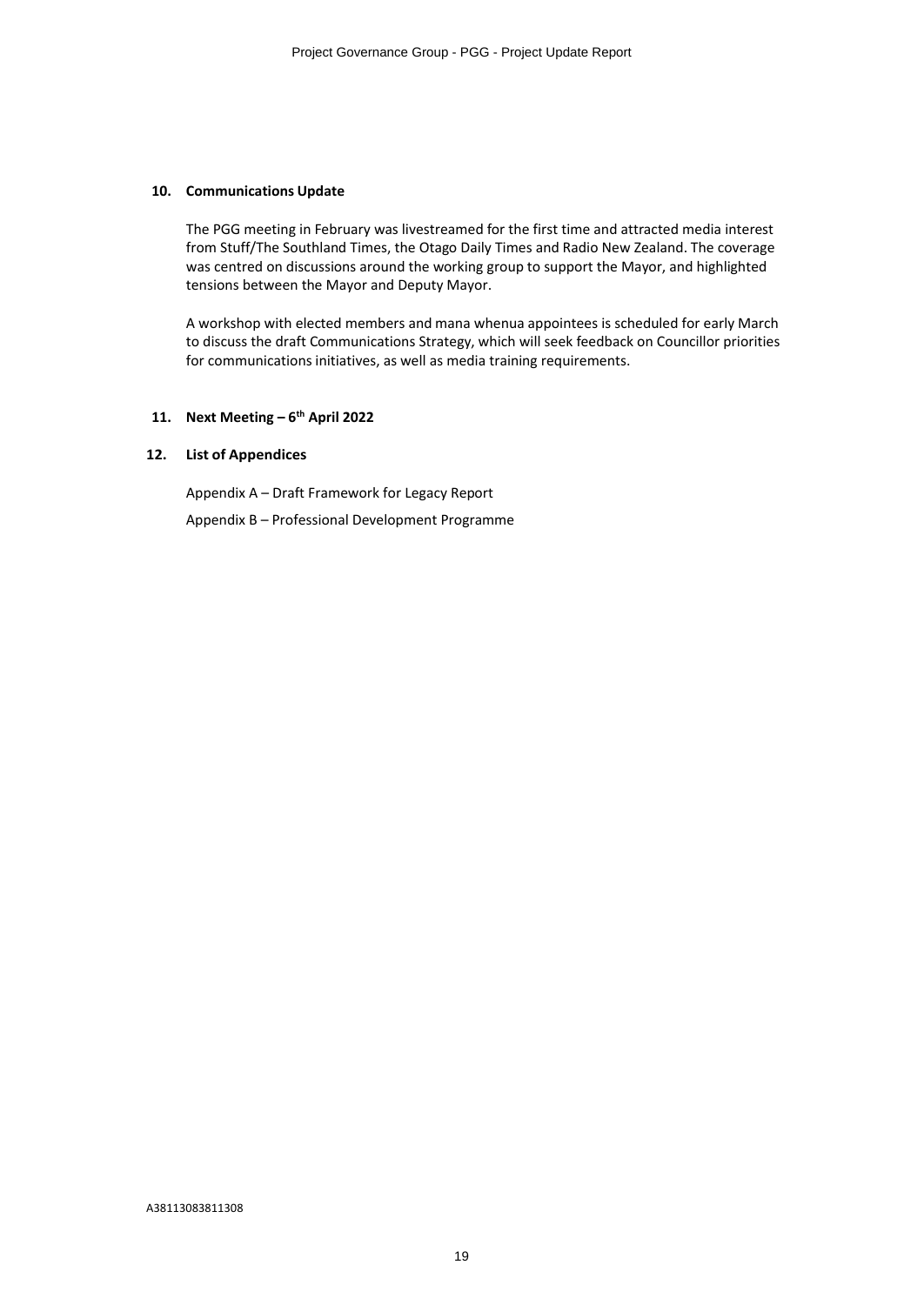## **Appendix A – Draft Framework for Legacy Report**

## **1. Executive Summary and Conclusions**

- ∑ Problem Definition
- What we did about it and what it cost
- ∑ What was the outcome
- What were the learnings

## **2. Report Purpose/Introduction/Scene Setting**

- ∑ For different audiences ICC, the community, LG sector, DIA
- Summary of size and shape of both Council organisation and Council itself
- Tenure of CEO, Mayor, and ELT (at that time)
- Introduction of new committee structure, Chairs Group, and new chairs (May 2020)
- ∑ Approach to Strategic projects etc.
- ∑ Press coverage
- Receipt of DIA letter in Aug 2020 (Note key points about it including who it was from and who it was to)

## **3. What we did and when**

## *3.1 Aug-Dec 2020*

- Actions to consolidate DIA relationship
- ∑ How we advised Council
- ∑ Bruce's survey
- ∑ RT's Governance Review
- ∑ Our advice to Council
- ∑ Comms
- ∑ Council resolutions Dec 2020 with an emphasis of Council wanting to address its own issues

## *3.2 Jan-Dec 2020 - Working on Working Together*

- Appointment of EAs how we approached/ToR etc.
- ∑ Appointment of PGG ToR /membership etc.
- Working groups
- ∑ Charter work
- How we supported the plan
- ∑ Comms
- The role of R and A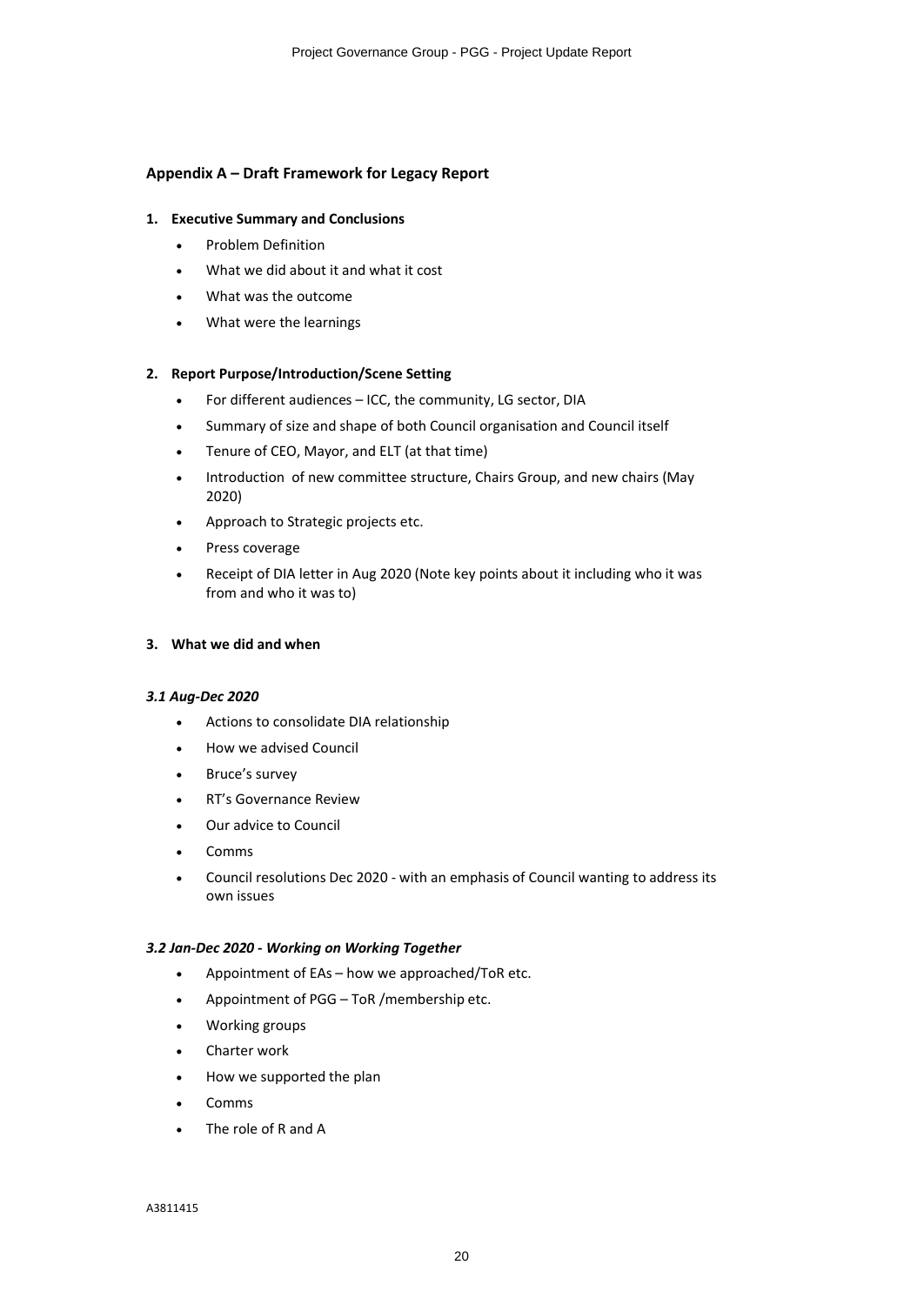- ∑ RT + independent survey need to cover why delay July/Oct 2021
- ∑ Our Advice to Council
- ∑ Comms
- ∑ Council resolutions Dec 2021

## *3.3 2022 - The re-shaped plan*

## **4. Costs and Risks**

- ∑ Summary of costs
- ∑ Did we get value for money
- ∑ Could we have taken an alternative approach
- ∑ How did we manage risk

## **5. Final Review and Results – March April 2022**

## **6. Learnings**

- What went well
- What changes were put in place that have ongoing wider benefits for Council
- What could we have done better
- ∑ Are there learnings for the sector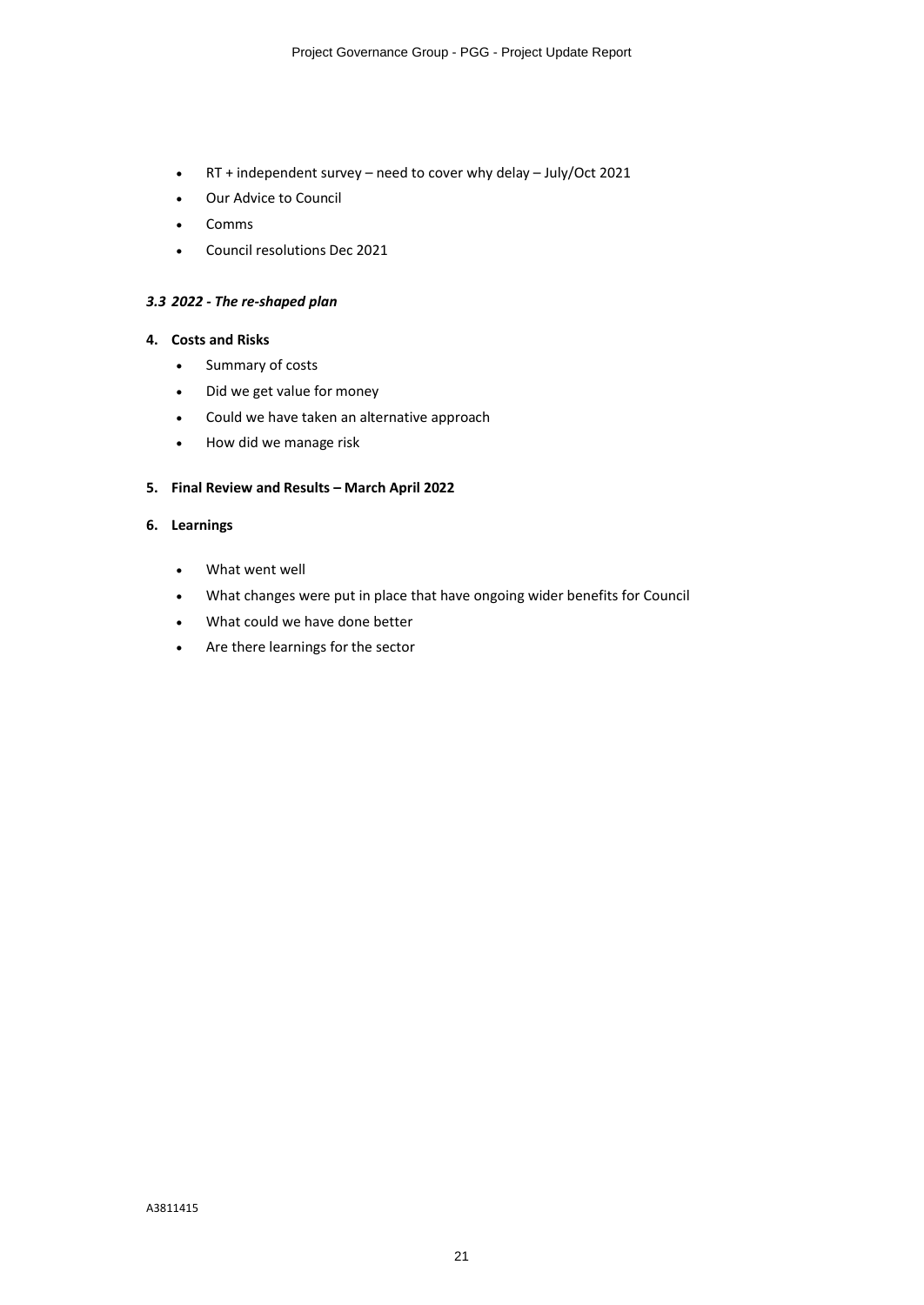## **Appendix B - Schedule of Professional Development Workshops for Councillors**

| <b>DATE AND TIME</b>                                    | <b>TOPIC</b>                                                                                                                                                                                                                                                                                                                                                                                                                                                       | <b>VENUE</b>            | PRESENTER/FACILITATOR                                                                                                                                                    |
|---------------------------------------------------------|--------------------------------------------------------------------------------------------------------------------------------------------------------------------------------------------------------------------------------------------------------------------------------------------------------------------------------------------------------------------------------------------------------------------------------------------------------------------|-------------------------|--------------------------------------------------------------------------------------------------------------------------------------------------------------------------|
|                                                         |                                                                                                                                                                                                                                                                                                                                                                                                                                                                    |                         |                                                                                                                                                                          |
| 25 May 2021 <sup>1</sup><br>1.00-2.30pm<br>(90 minutes) | <b>Financial Governance:</b><br>Demystifying accounting terms and financial statements<br>How financial information is integral to long and short term planning<br>What to look for in financial reports<br><b>LGA financial decision making principles</b><br><b>Invercargill City Council context.</b>                                                                                                                                                           | <b>Committee Room</b>   | Kathryn Ball, McIntyre-<br>Dick & Partners, and<br><b>Michael Day</b><br><b>COMPLETED</b>                                                                                |
| 20 June 2021<br>1.30-2.30-pm<br>60 minutes              | <b>LGOIMA from a governance perspective:</b><br>Key roles and responsibilities of elected members<br>Key findings of Ombudsman's report on "LGOIMA compliance and practice in Invercargill City-<br>Council", and how those findings were reached.                                                                                                                                                                                                                 | <b>Committee Room</b>   | <b>Completed Office of the</b><br>Ombudsman - Gareth-<br>Derby via Zoom                                                                                                  |
| 4 August 2021<br>(90 minutes)                           | Asset Management & Infrastructure:<br>The role they play in Council decision-making<br>Why asset management is important<br>The purpose of an infrastructure strategy<br>The purpose of Asset Management Plans.                                                                                                                                                                                                                                                    | Committee Room          | <b>Completed</b>                                                                                                                                                         |
| 1.00-2.30pm<br>(90 minutes)                             | Tikanga Māori<br>(including Marae protocol)                                                                                                                                                                                                                                                                                                                                                                                                                        | Committee Room          | External to be confirmed -<br>working on this - not done                                                                                                                 |
| 31 March 2022<br>$10.00$ am - 1.30pm<br>(incl lunch)    | Meetings:<br>The art of getting buy in to tough decisions - making decisions that stick!<br>٠<br>Getting everyone contributing - achieving a consensus/leading the debate;<br>$\bullet$<br>Handling dissent, amendments and the like;<br>$\bullet$<br>The role of the Chair in setting the agenda;<br>$\bullet$<br>What to look for/expect in officers' reports, advice and recommendations;<br>$\bullet$<br>The pros and cons of members' only time;<br>$\bullet$ | <b>Ascot Park Hotel</b> | <b>Richard Westlake from</b><br>Westlake Governance had<br>to cancel due to Covid<br>looking at new<br>dates/options for<br>delivering this training -<br>date confirmed |